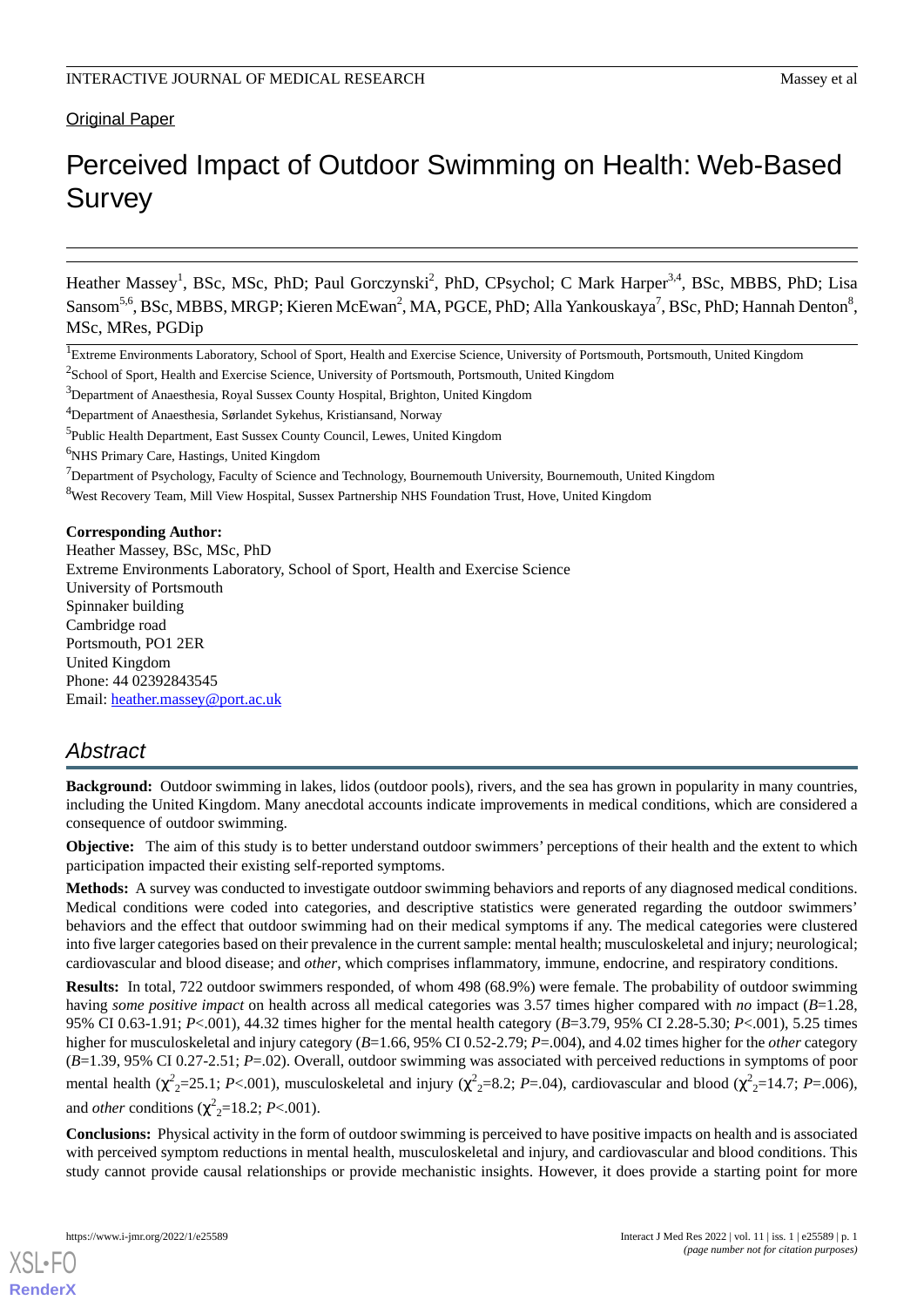targeted prospective intervention research into individual conditions or categories of conditions to establish the impact in those who choose to start outdoor swimming.

*(Interact J Med Res 2022;11(1):e25589)* doi:  $10.2196/25589$ 

#### **KEYWORDS**

open water swimming; blue space; blue gym; mental health; physical health

### *Introduction*

#### **Background**

Swimming outdoors is an increasingly popular recreational physical activity both in the United Kingdom and abroad [\[1](#page-12-0),[2\]](#page-12-1), offering opportunities to be physically active in a range of facilities from natural water sources such as ponds, lakes, rivers, and the sea to man-made outdoor facilities, such as open-air pools or lidos. These locations differ from indoor pool swimming as they are based in natural environments, with lower water temperatures and fresh or salt water without chlorine treatment. These different attributes provide opportunities for those who prefer a more natural environment, those who cannot or prefer not to swim in chlorinated water, and those with limited access to indoor facilities.

Most research into exercise for health and well-being has been land-based. However, findings from a small number of swimming studies suggest that psychological effects are similar to exercise on land [[3\]](#page-12-2). In addition, it has been suggested that bodies of difference can be enabled through immersion in water [[4\]](#page-12-3). This can lead to a transformation of the *unhealthy* land body, for example, *large* and *middle-aged*, into a healthy sea body [\[5](#page-12-4)] and enable older people to challenge perceptions of burden and dependency [[6\]](#page-12-5).

The expansion of outdoor swimming has also been mirrored by the increased volume of research on the potential benefits of activity in blue spaces [\[7\]](#page-12-6), thus, highlighting not only the need to remain physically active but also the potential of the natural environment to support improvements in health and well-being [[8\]](#page-12-7). At this stage, there are many accounts suggesting that outdoor swimming can promote healthy aging and improve health [\[9](#page-12-8),[10\]](#page-12-9). The evidence remains at an anecdotal, case report or expert opinion level in accordance with evidence-based medicine criteria [[11\]](#page-12-10). The accounts frequently discuss similar themes of transformation, connectedness, and reorientation, which have been well described by Denton and Aranda [\[12](#page-12-11)].

#### **Objective**

The concept of cold water swimming or cold water spa treatments is not new; Hippocrates claimed that water therapy

reduced lassitude (ie, lethargy) [[13\]](#page-12-12). Considering the increasing volume of contemporary anecdotal evidence, we are no closer to establishing which medical conditions, if any, may be improved through regular outdoor swimming, how much improvement can be made, and by what mechanisms improvements occur. This research aims to provide a small step in that process by surveying outdoor swimmers to establish the medical conditions they have been diagnosed with and if they have perceived any change in their symptoms since starting to swim outdoors. Therefore, it is hypothesized that the type of medical condition can reliably predict the perceived health impact of outdoor swimming.

## *Methods*

### **Survey Methods**

The survey and manuscript were prepared in accordance with the Checklist for Reporting Results of Internet E-Surveys (CHERRIES) guidance [\[14](#page-12-13)]. A 14-item web-based cross-sectional survey was completed by 722 people who swim outdoors (duplicate and incomplete forms were removed) following ethical approval from the University of Portsmouth Science Faculty Research ethics committee (SFEC 2018-120), using the JISC web-based survey platform.

#### **Participants and Procedures**

Participants were 722 outdoor swimmers (498/722, 68.9% female; 159/722, 22% male; and 65/722, 9% did not identify sex; outdoor swimmers are described here as participants who swim or immerse themselves in natural water environments, such as the sea, rivers, or lakes, or open-air pools). They gave their informed consent to allow the anonymous use of their data for the explicit purpose of establishing what medical conditions outdoor swimmers have and whether they gain any relief or symptom reduction from the activity. All participants freely volunteered to participate without incentive and were recruited using a snowball sampling approach using extended contact networks and social media [\[15](#page-13-0)]. Participants were told of the length of the survey, and the research lead's name and contact details were displayed on the first and final pages. [Figure 1](#page-2-0) shows the pathway used in the study. The data were stored on password-protected servers at the University of Portsmouth.

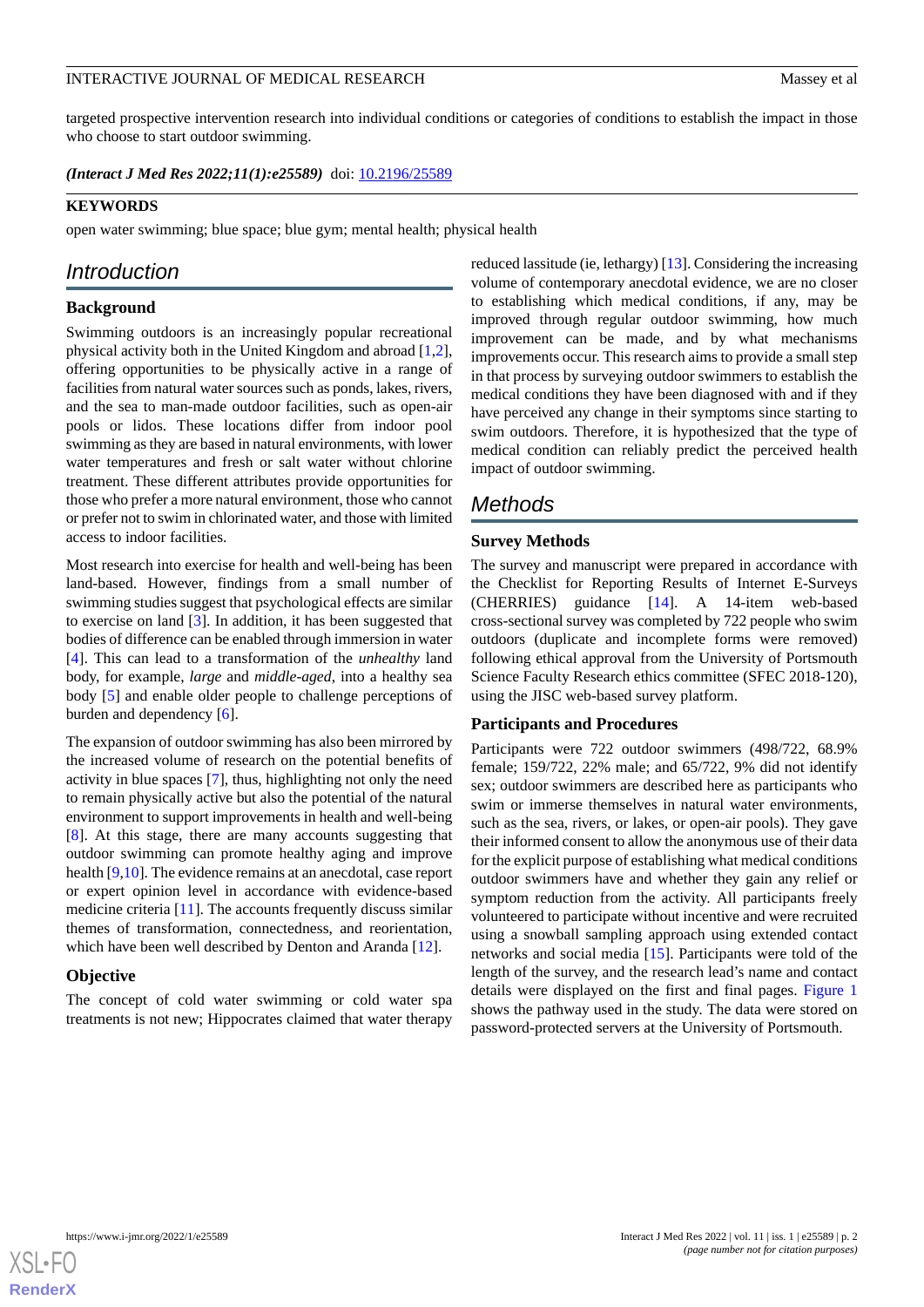<span id="page-2-0"></span>**Figure 1.** CONSORT (Consolidated Standards of Reporting Trials) diagram.



#### **Instrument**

The full survey was available on the web between November 1, 2018, and March 30, 2019, and advertised in Outdoor Swimmer magazine, which is a magazine for people who enjoy outdoor swimming. Once the survey had closed, duplicate responses were removed by using IP addresses and time stamps (30 surveys) and then data were deidentified from the IP address.

Participants voluntarily completed a web-based open survey hosted on a secure web-based survey platform with automatic back end data capture. Participants were asked to answer open-ended questions related to their participation in outdoor swimming. They identified where they swam, whether in outdoor facilities (lido or open-air pool) or in a natural setting (eg, the sea, lakes, and rivers), when they swam outdoors, their regularity of outdoor swimming, and their initial motives for taking up open water swimming. They were then asked to identify the physical and mental health conditions they had been diagnosed with, the impact and change in symptoms that were experienced while engaged in outdoor swimming, whether their symptoms had changed since outdoor swimming, and how long their symptoms changed for. There was no randomization of the survey items. Participants were able to press a back button to review their answers or resubmit their answers. A nonresponse option was also included in each question.

#### **Pilot Testing**

A pilot survey (n=10) was conducted between September 15, 2018, and October 20, 2018, to evaluate the instrument length, language, and logic. Modifications were made to the language, and additional answer options were added to closed questions to improve participant understanding and response rate.

### **Data and Statistical Analyses**

Once duplicate responses had been removed, the data set was deidentified. Medical conditions were retrospectively coded using the health categories from the UK Clinical Research Collaboration [[16\]](#page-13-1). Coding was initially undertaken by the corresponding author and cross-referenced with 2 practicing medical doctors (MH and LS). All conditions were coded, leading to some participants having multiple codes because of comorbidities. In a number of cases, no conditions were reported, or the conditions could not be categorized. In these cases, 2 additional categories were used: *no condition* and *not categorized*. The latter occurred primarily because of a vague description of symptoms (out of the 1084 conditions categorized, it occurred in a small number; n=30, 2.77%).

The 21 health condition categories were clustered into five main areas: (1) mental health; (2) injury, accidents, and musculoskeletal injuries; (3) neurological; (4) cardiovascular and blood; and (5) other. These 5 groups were chosen as they encompassed most of the responses. Many who were classified in the injury and accidents group were also classified into the musculoskeletal injuries group. Similarly, cardiovascular conditions were combined with blood disorders, as participants were frequently categorized in both separately. The *other* category contains the inflammatory and immune, metabolic and endocrine, and respiratory conditions clustered together because of the small number in the individual categories. Although there may be associations with this category as a whole, this may not translate into associations or impacts in all conditions within this group. The medical conditions contained within the *other* category are diverse, and for many of the conditions in this group (cancer, congenital disorders, and renal conditions), there are no anecdotal reports that the authors are aware of that

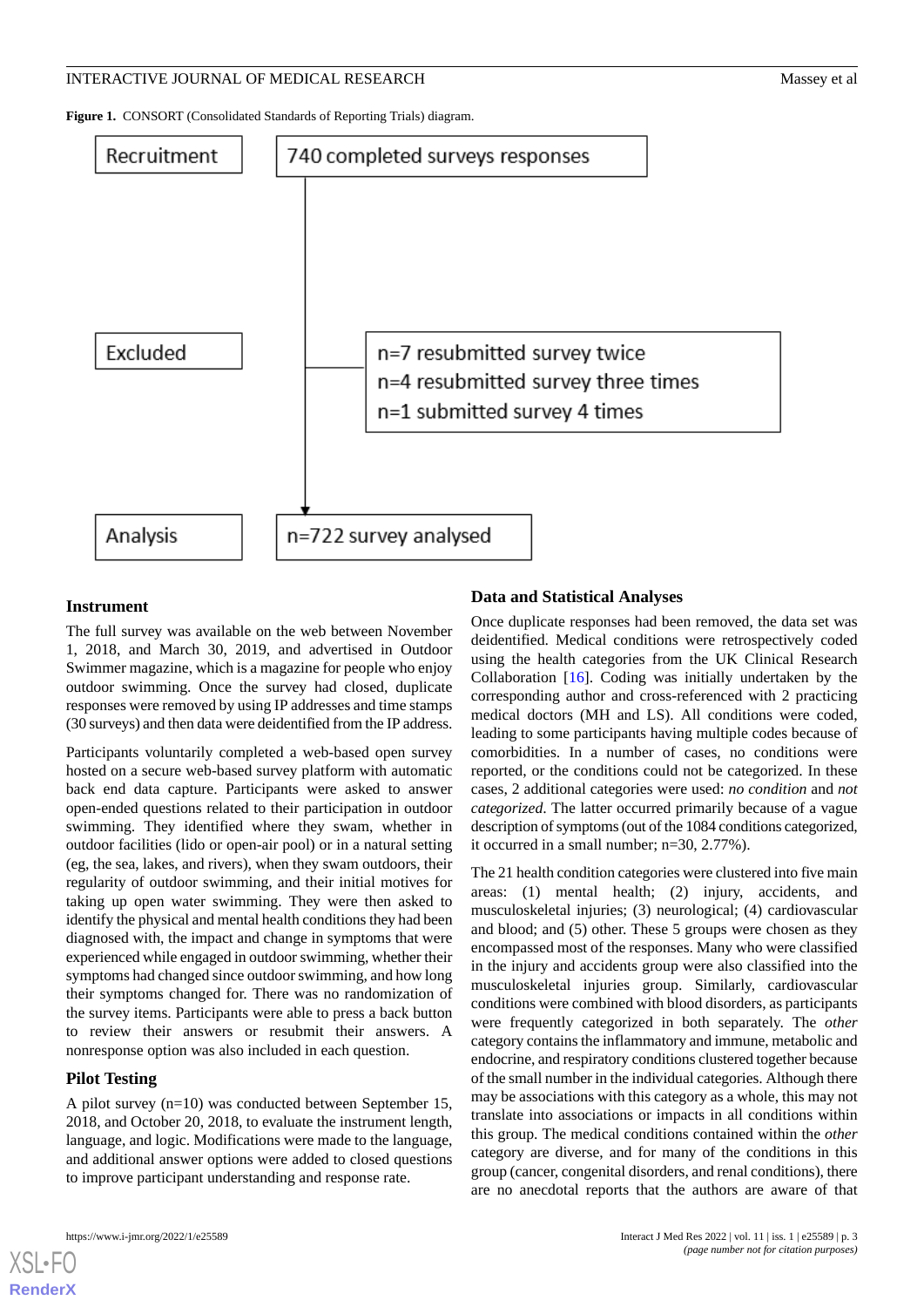indicate improvements in symptoms as a consequence of outdoor swimming.

The perceived impact of outdoor swimming was measured on a 4-point scale (1=a lot of impact, 2=some impact, 3=little impact, and 4=no impact). Logistic regression analysis was used to test whether participants' medical categories could predict the perceived impact of outdoor swimming. The medical categories were clustered into 5 larger categories based on their prevalence in the current sample: mental health, musculoskeletal and injury, neurological, cardiovascular and blood disease, and *other*. These categories were entered into the analysis as predictors, and regression coefficients were estimated based on a bootstrapping procedure with 5000 successful replicates [[17\]](#page-13-2). Logistic regression analyses were performed using the R-based statistical software JASP (JASP version 0.13.1). A detailed analysis and model fit check can be found in [Figure 2.](#page-3-0)

Other statistical analyses were conducted using SPSS (version 25; IBM Corp). The frequency of responses per medical category was tabulated, and further chi-square analyses were performed in those medical categories that had at least 5% of the participants' self-reports. Chi-square tests of association analyzed the gender; regularity; impact of outdoor swimming on their conditions (both reduced and increased severity of symptoms); the change in symptoms, if any, resulting from outdoor swimming; and finally, whether the regularity of outdoor swimming was associated with changes in symptoms. For all tests of association, statistical significance was defined as *P*<.05. The strength of association was considered using Cramer *V*, based on the following thresholds: small=0.1, moderate=0.3, and large=0.5  $[18]$  $[18]$ .

<span id="page-3-0"></span>



### *Results*

[XSL](http://www.w3.org/Style/XSL)•FO **[RenderX](http://www.renderx.com/)**

#### **Participant Characteristics**

A total of 722 separate participants entered the survey analysis ([Figure 1](#page-2-0)). Most of the participants were female (498/722, 68.9%), with further participants being male (159/722, 22%) or not stating sex (65/722, 9%). All participants swam outdoors in open water (lakes, rivers, the sea, lochs, quarries, lidos, and reservoirs). They reported swimming all year round (487/722,

67.5%) or seasonally in the summer and autumn (151/722, 20.9%) or only in the winter (1/722, 0.1%). A further group had recently taken up outdoor swimming and were not sure how long they would continue swimming once the water started to cool (58/722, 8%). The main reason for starting outdoor swimming included training for an event or challenge (138/722, 19.1%), liking to feel connected with nature (106/722, 13.7%), improved well-being (98/722, 13.6%), started as a child (70/722, 9.7%) and by a friend's invite (64/722, 8.9%), a change from pool swimming (36/722, 4.9%), and not sure (37/722, 5.1%).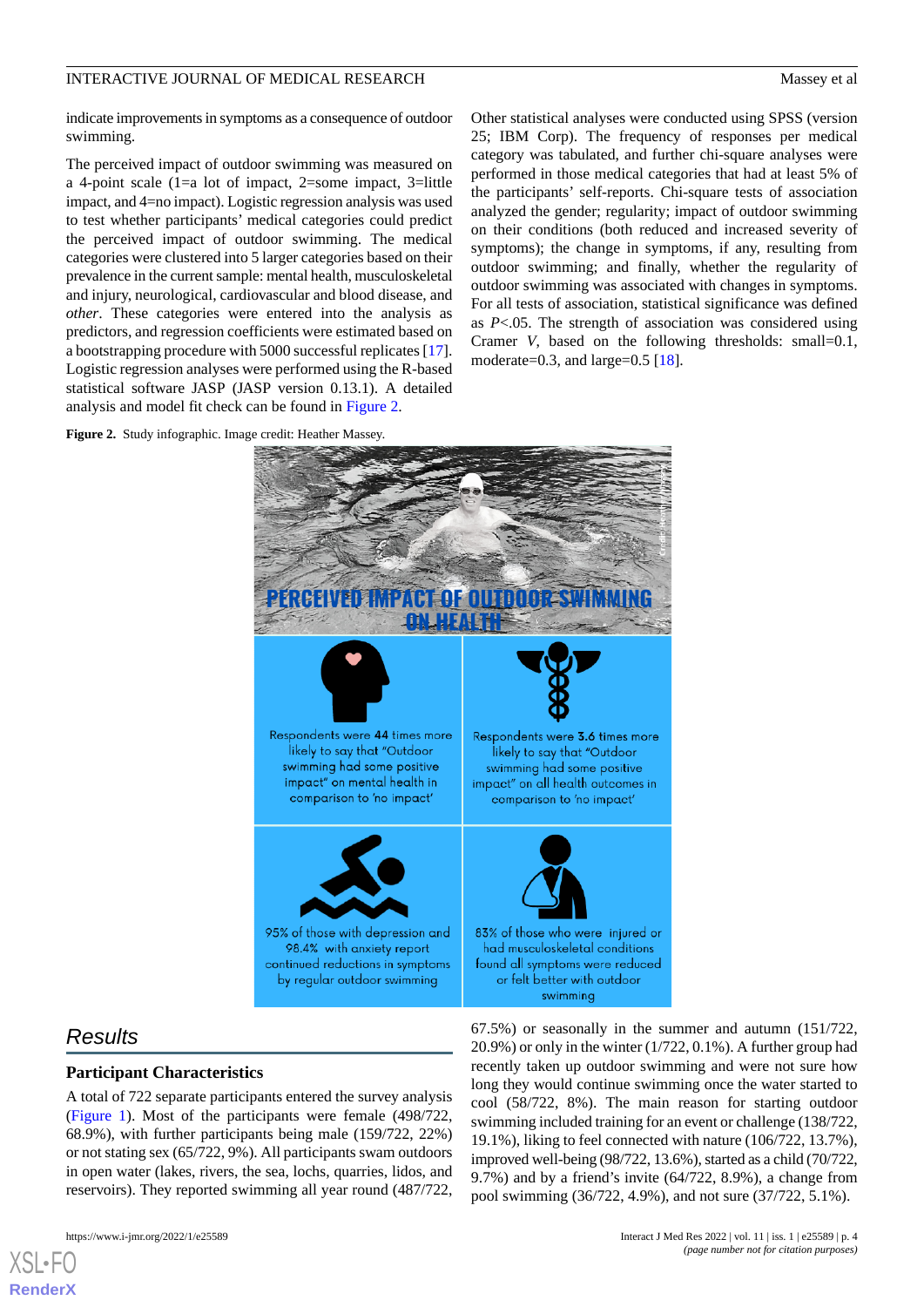#### **Medical Category Prevalence**

The number of respondents also reported multiple medical conditions, and the frequency of reports of single and comorbid conditions are reported in [Table 1](#page-4-0). A frequency table of the medical categories reported by the participants is shown in [Table](#page-4-1) [2.](#page-4-1) Most medical conditions reported were in the mental health category (399/722, 55.3%), followed by musculoskeletal (153/722, 21.2%), no medical condition (76/722, 10.5%), neurological conditions (66/722, 9.1%), cardiovascular (61/722, 8.4%), respiratory (52/722, 7.2%), metabolic and endocrine (45/722, 6.2%), and finally, inflammatory or immune conditions (38/722, 5.3%). These medical categories are the main focus of further analysis.

Sex was significantly associated with the categories *no medical condition*  $(\chi^2_{2} = 11.2; P = .004)$  and neurological conditions  $(\chi^2_{2} = 7.3; P = .03)$ . More males were associated with no conditions and more females with neurological conditions. No other medical categories had any association with sex.

The duration of symptoms before outdoor swimming was associated with mental health  $(\chi^2_{6} = 84.6; P < .001)$ , musculoskeletal and endocrine  $(\chi^2_{6} = 19.4; P = .004)$ , and respiratory categories ( $\chi^2_{6}$ =19.5; *P*=.003). All were associated with long-term symptoms exceeding 10 years.

<span id="page-4-0"></span>**Table 1.** Frequencies, reporting a single medical category, multiple medical conditions, or no medical condition (N=722).

| Conditions       | Values, $n$ $(\%)$ |
|------------------|--------------------|
| No condition     | 76 (10.5)          |
| Single condition | 401(55.5)          |
| Comorbid         | 245(33.9)          |

<span id="page-4-1"></span>Table 2. Frequency of medical conditions reported, percentage of responses, and percentage of participants reporting each medical category (from the UK Clinical Research Collaboration [[16](#page-13-1)]).

| Conditions                         | Responses (N=1084), $n$ (%) | Participants ( $N=722a$ ), n (%) |  |
|------------------------------------|-----------------------------|----------------------------------|--|
| Not able to categorize             | 30(2.8)                     | 30(4.2)                          |  |
| None                               | 76(7)                       | 76(10.5)                         |  |
| <b>Blood</b>                       | 7(0.6)                      | 7(1)                             |  |
| Cancer                             | 13(1.2)                     | 13(1.8)                          |  |
| Cardiovascular                     | 61(5.6)                     | 61(8.4)                          |  |
| Congenital disorder                | 7(0.6)                      | 7(1)                             |  |
| Ear                                | 2(0.2)                      | 2(0.3)                           |  |
| Eye                                | 4(0.4)                      | 4(0.6)                           |  |
| Infection                          | 14(1.3)                     | 14(1.9)                          |  |
| Inflammatory and immune system     | 38(3.5)                     | 38(5.3)                          |  |
| Injury and accidents               | 18(1.7)                     | 18(2.5)                          |  |
| Mental health                      | 399 (36.9)                  | 399 (55.3)                       |  |
| Metabolic and endocrine            | 45(4.2)                     | 45(6.2)                          |  |
| Musculoskeletal                    | 153 (14.2)                  | 153 (21.2)                       |  |
| Neurological                       | 66(6.1)                     | 66(9.1)                          |  |
| Oral gastrointestinal              | 17(1.6)                     | 17(2.4)                          |  |
| Renal and urogenital               | 6(0.6)                      | 6(0.8)                           |  |
| Reproductive health and childbirth | 19(1.8)                     | 19(2.6)                          |  |
| Respiratory                        | 52(4.8)                     | 52(7.2)                          |  |
| Skin                               | 26(2.4)                     | 26(3.6)                          |  |
| Stroke                             | 0(0)                        | 0(0)                             |  |
| Generic health relevance           | 0(0)                        | 0(0)                             |  |
| Other                              | 31(2.9)                     | 31(4.3)                          |  |

<sup>a</sup>The participant percentage will exceed 100% because of a number of participants reporting comorbidities.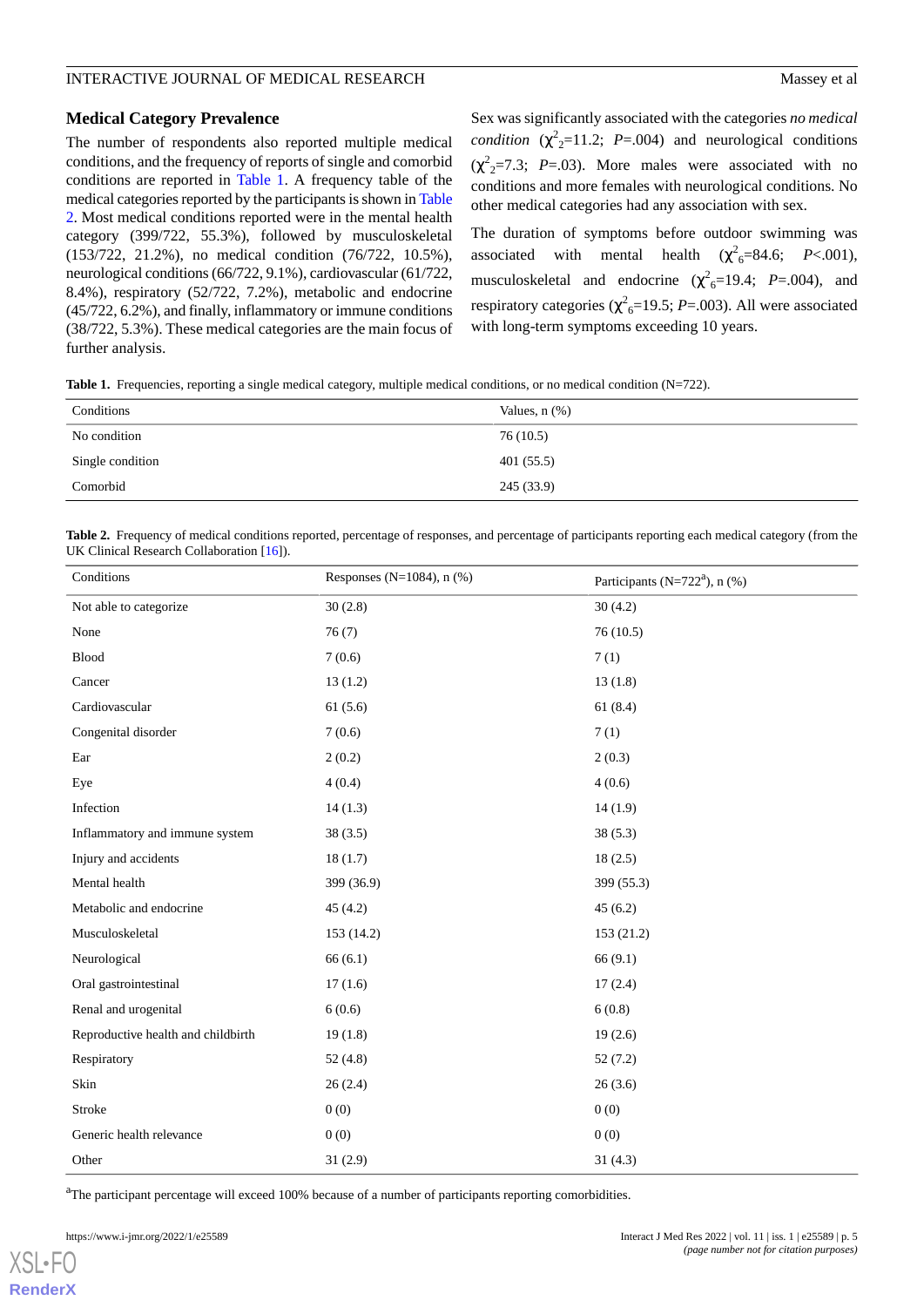#### **Impact of Outdoor Swimming**

Approximately 89.6% (647/722) of participants reported at least one medical condition; their responses to the question "has open water swimming had any impact on your medical symptoms" established that 95.5% (618/647) found *some positive impact,* and 4.5% (29/647) found *no impact*. The logistic regression model was statistically significant  $(\chi^2_{637} = 60.8; P < .001;$ McFadden  $R^2$ =0.26). The model's intercept indicated that the probability of having *some positive impact* of outdoor swimming on health across all medical categories was 3.57 times higher than that of *no* impact (*B*=1.27, 95% CI 0.63-1.91; Wald statistics=15.13, degree of freedom=1; *P*<.001). The probability of having *some positive impact* of outdoor swimming on health was 44.32 times higher for the mental health category (*B*=3.79, 95% CI 2.28-5.30; Wald statistics=24.36, degree of freedom=1; *P*<.001), 5.25 times higher for the musculoskeletal and injury category (*B*=1.66, 95% CI 0.52-2.79; Wald statistics=8.26, degree of freedom=1; *P*=.004), and 4.02 times higher for the *other* category (*B*=1.39, 95% CI 0.27-2.51; Wald statistics=5.90, degree of freedom=1; *P*=.02; [Figure 2;](#page-3-0) [Table 3\)](#page-5-0). For neurological (*B*=0.78, 95% CI −0.50 to 2.08; Wald statistics=1.42, degree of freedom=1; *P*=.23) and cardiovascular and blood (*B*=−0.34, 95% CI −1.27 to 0.58; Wald statistics=0.54, degree of freedom=1; *P*=.46) categories, the estimates were not statistically significant [\(Figures 2](#page-3-0) and [3](#page-5-1)).

<span id="page-5-0"></span>**Table 3.** Frequency of medical conditions reported into collapsed medical categories, percentage of responses, and percentage of participants reporting each medical category (N=917).

| Conditions                               | Responses, $n$ $(\%)$ | Participants, n (%) |
|------------------------------------------|-----------------------|---------------------|
| Mental health                            | 399 (43.5)            | 399(62.7)           |
| Injury and accidents and musculoskeletal | 165(18)               | 165(25.9)           |
| Neurological                             | 66 (7.2)              | 66 (10.4)           |
| Cardiovascular and blood                 | 67(7.3)               | 67(10.5)            |
| Other                                    | 200(24)               | 200(34.6)           |

<span id="page-5-1"></span>**Figure 3.** Condition estimate plots. The probability of having impact of outdoor swimming on health (y-axis) plotted against responses no impact (denoted as 0) and some impact (denoted as 1) for 5 categories of medical conditions. Black dots represent the probability of impacts. The bars represent 95% CIs.



#### **Characterizing Impact**

The reasons given for starting outdoor swimming were numerous; however, associations were found for the mental health and musculoskeletal and injury categories. The respondents'reporting of mental health conditions indicated an

[XSL](http://www.w3.org/Style/XSL)•FO **[RenderX](http://www.renderx.com/)**

association with starting outdoor swimming to train for an event or challenge  $(\chi^2_{10}=36.1; P<.001)$ . In contrast, those with musculoskeletal conditions or injuries initially participated in outdoor swimming as injuries prevented them from taking part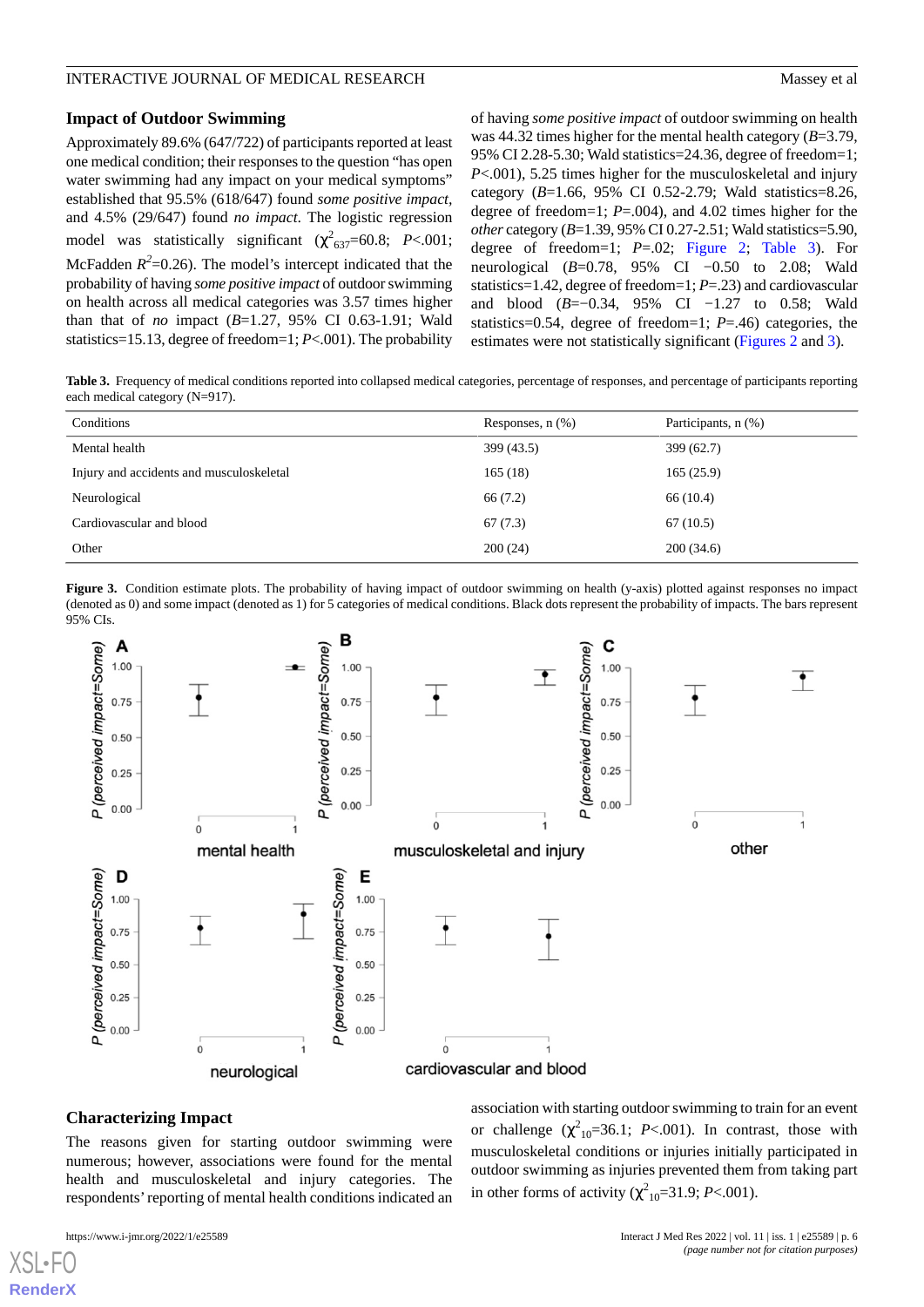On further questioning, the perceived impact was a reduction in symptoms because of outdoor swimming in the following categories: mental health (χ 2 <sup>3</sup>=25.1; *P*<.001), musculoskeletal and injury ( $\chi^2$ <sub>3</sub>=8.2; *P*=.04), cardiovascular and blood ( $\chi^2$ <sub>3</sub>=14.7; *P*=.006), and *other* categories ( $\chi^2_{3}$ =18.2; *P*<.001; [Table 4\)](#page-7-0). Furthermore, trends for a reduction in symptoms after open water swimming were reported in the mental health  $(\chi^2_{1} = 2.9)$ ;  $P = .08$ ) and *other* categories ( $\chi^2$ <sub>1</sub>=2.7; *P*=.08); these symptom reductions in the mental health category were short-lived  $(\chi^2_{\mu} = 35.4; P < .001)$ , lasting from several hours to 2 days after swimming outdoors. No other associations were found between the duration of reduced symptoms and the medical categories.

Considering the *dose of swimming or cold water*, no associations between swimming frequency and the impact or a change in symptoms were found in any medical category. The same is true of the choice of swimming attire (wetsuit or swimming costume). However, more respondents with cardiovascular and blood conditions wore wetsuits  $(\chi^2_{2} = 7.6; P = .21)$ . In contrast, there was a trend for association in the *other* category, indicating that greater numbers of respondents found that their symptoms were affected if they swam all year round ( $\chi^2$ <sub>3</sub>=8.4; *P*=.10). In addition, for many in the musculoskeletal and injury ( $\chi^2$ <sub>3</sub>=9.8; *P*=.02), mental health ( $\chi^2$ <sub>3</sub>=10.0; *P*=.02), and *other* categories  $(\chi^2_{3} = 13.3; P = .04)$ , the duration of swimming was primarily governed by the water temperature.

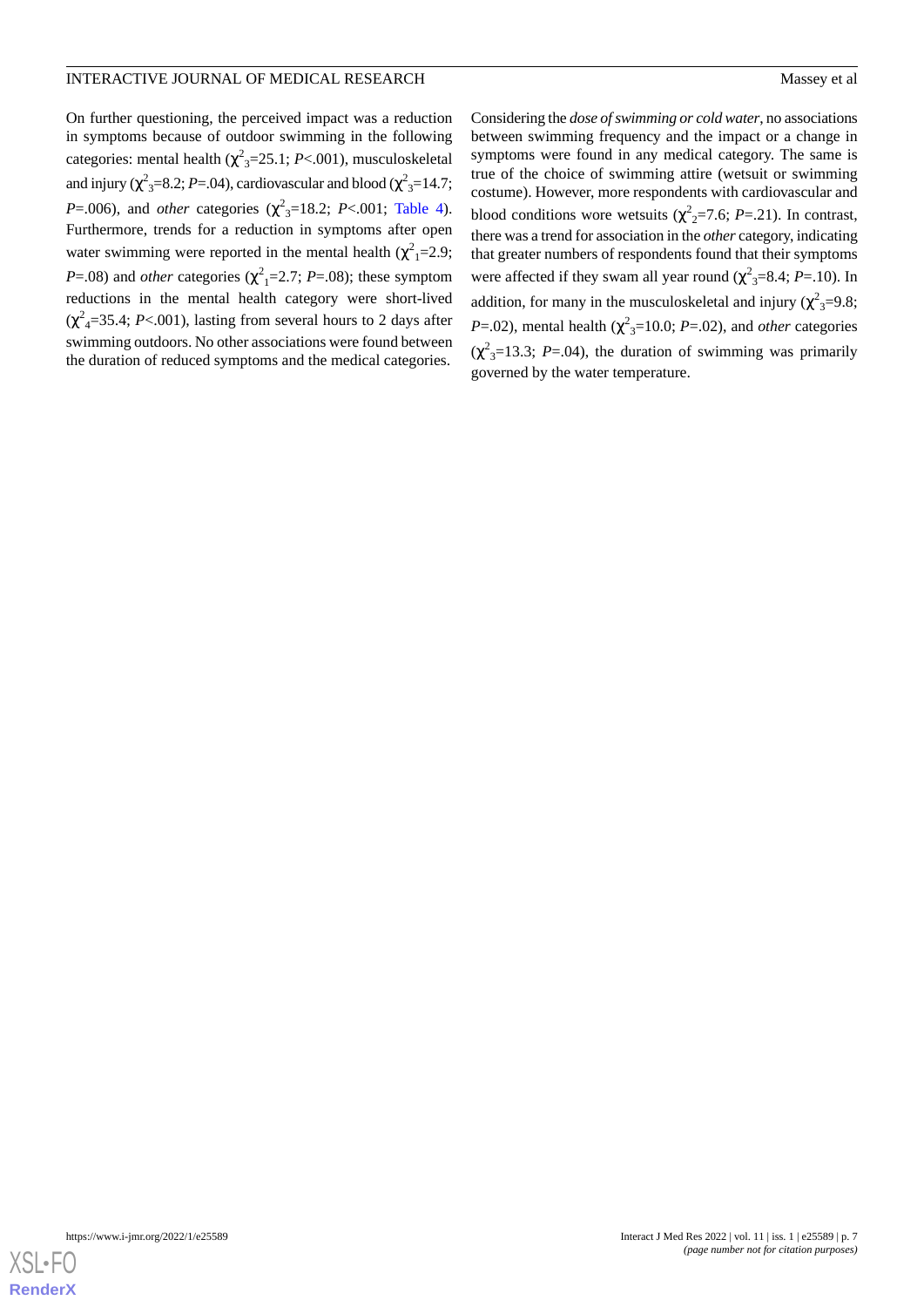#### INTERACTIVE JOURNAL OF MEDICAL RESEARCH Massey et al.

<span id="page-7-0"></span>**Table 4.** Characteristics of the impact of outdoor swimming on the 5 combined medical categories. Percentages represent responses within each medical category (N=722).

|                                                                                | Characteristics                                                | Medical categories         |                                                                              |                  |                                      |                     |
|--------------------------------------------------------------------------------|----------------------------------------------------------------|----------------------------|------------------------------------------------------------------------------|------------------|--------------------------------------|---------------------|
|                                                                                |                                                                | Mental health<br>$(n=395)$ | Injury, accident, and<br>musculoskeletal ( $n=161$ ) Neurological ( $n=63$ ) |                  | Cardiovascular and<br>blood $(n=62)$ | Other $(n=207)$     |
|                                                                                | Symptom changes because of swimming (n=622)                    |                            |                                                                              |                  |                                      |                     |
|                                                                                | All symptoms reduced or feel bet-<br>ter, $n$ $(\%)$           | 360(91.1)                  | 134 (83.2)                                                                   | 50 (79.4)        | 44(71)                               | 167(80.7)           |
|                                                                                | No change, n (%)                                               | 27(6.8)                    | 14(8.7)                                                                      | 10(15.9)         | 12(19.4)                             | 22(10.6)            |
|                                                                                | All symptoms increased or feel<br>worse, $n$ $(\%)$            | 0(0)                       | 3(1.9)                                                                       | 0(0)             | 1(1.6)                               | 3(1.4)              |
|                                                                                | Some symptoms reduced some in-<br>creased, $n$ $(\%)$          | 8(2)                       | 10(6.2)                                                                      | 3(4.8)           | 5(8.1)                               | 15(7.2)             |
|                                                                                | Chi-square $(df)$                                              | 25.1(3)                    | 8.2(3)                                                                       | 4.8(3)           | 14.7(3)                              | 18.2(3)             |
|                                                                                | $P$ value                                                      | $< 0.001^a$                | .04 <sup>a</sup>                                                             | .16              | .006 <sup>a</sup>                    | < .001 <sup>a</sup> |
|                                                                                | Cramer $V$                                                     | 0.201                      | 0.115                                                                        | 0.088            | 0.154                                | 0.171               |
|                                                                                | Continued reduction in symptoms by open water swimming (n=594) |                            |                                                                              |                  |                                      |                     |
|                                                                                | Yes, $n$ $(\%)$                                                | 362 (96.5)                 | 151 (95.6)                                                                   | 58 (65.1)        | 55 (98.2)                            | 187 (93.5)          |
|                                                                                | No, $n$ $(\%)$                                                 | 13(3.5)                    | 7(4.4)                                                                       | 3(4.9)           | 1(1.8)                               | 13(6.5)             |
|                                                                                | Chi-square $(df)$                                              | 2.7(1)                     | 0.0(1)                                                                       | 0.0(1)           | 1.1(1)                               | 2.7(1)              |
|                                                                                | $P$ value                                                      | .08 <sup>b</sup>           | .57                                                                          | .54              | .26                                  | .08 <sup>b</sup>    |
|                                                                                | Cramer $V$                                                     | 0.068                      | 0.003                                                                        | 0.006            | 0.043                                | 0.067               |
| If you have continued symptom reduction how long does this last for? $(n=576)$ |                                                                |                            |                                                                              |                  |                                      |                     |
|                                                                                | Several hours, n (%)                                           | 46(12.3)                   | 25(16.3)                                                                     | 11(18.3)         | 4(7.7)                               | 21(11.4)            |
|                                                                                | 1 to 2 days, $n$ $%$                                           | 187(50)                    | 61 (39.9)                                                                    | 18 (30)          | 18 (34.6)                            | 73 (39.7)           |
|                                                                                | 1 week, $n$ $(\%)$                                             | 31(8.3)                    | 8(5.2)                                                                       | 3(5)             | 5(9.6)                               | 11(6)               |
|                                                                                | $>1$ week, n $(\% )$                                           | 49(13.1)                   | 38 (24.8)                                                                    | 13(21.7)         | 14(26.9)                             | 41(22.3)            |
|                                                                                | Cannot say, n (%)                                              | 61(16.3)                   | 21(13.7)                                                                     | 15(25)           | 11(21.2)                             | 38(20.7)            |
|                                                                                | Chi-square $(df)$                                              | 35.4(4)                    | 8.4(4)                                                                       | 6.9(4)           | 5.7(4)                               | 5.0(4)              |
|                                                                                | $P$ value                                                      | $< 0.001^a$                | .08 <sup>b</sup>                                                             | .14              | .22                                  | .29                 |
|                                                                                | Cramer $V$                                                     | 0.248                      | 0.121                                                                        | 0.109            | 0.1                                  | 0.093               |
| Regularity of swimming (n=634)                                                 |                                                                |                            |                                                                              |                  |                                      |                     |
|                                                                                | Daily, $n$ $(\%)$                                              | 39(9.8)                    | 16(9.7)                                                                      | 10(16.1)         | 6(9.1)                               | 23(10.6)            |
|                                                                                | At least once a week, n (%)                                    | 317(80.6)                  | 133 (81.2)                                                                   | 43 (69.4)        | 55 (83.3)                            | 171(79.2)           |
|                                                                                | Less than once a week or infre-<br>quently, $n$ $(\%)$         | 37(9.4)                    | 15(9.2)                                                                      | 9(14.5)          | 5(7)                                 | 22(10.2)            |
|                                                                                | Chi-square $(df)$                                              | 0.2(2)                     | 0.0(2)                                                                       | 5.9(2)           | 0.3(2)                               | 0.7(2)              |
|                                                                                | $P$ value                                                      | .88                        | .99                                                                          | .05 <sup>a</sup> | .89                                  | .71                 |
|                                                                                | Cramer $V$                                                     | 0.02                       | 0.007                                                                        | 0.097            | 0.021                                | 0.034               |

a Statistically significant at *P*≤.05.

<sup>b</sup>Trend to statistical significance (*P*≤.10).

### **Prevalence of Mental Health Conditions and Impact of Outdoor Swimming**

Respondents reporting mental health conditions were the largest cohort in this survey. [Table 5](#page-9-0) contains a breakdown of the main

mental health conditions reported by the participants. Of interest, 30.8% (123/399) participants reported a diagnosis of depression and anxiety, with a further 20.1% (80/399) diagnosed with anxiety alone and 41.1% (164/399) with depression alone. Furthermore, depression was associated with a longer period

```
XSL•FO
RenderX
```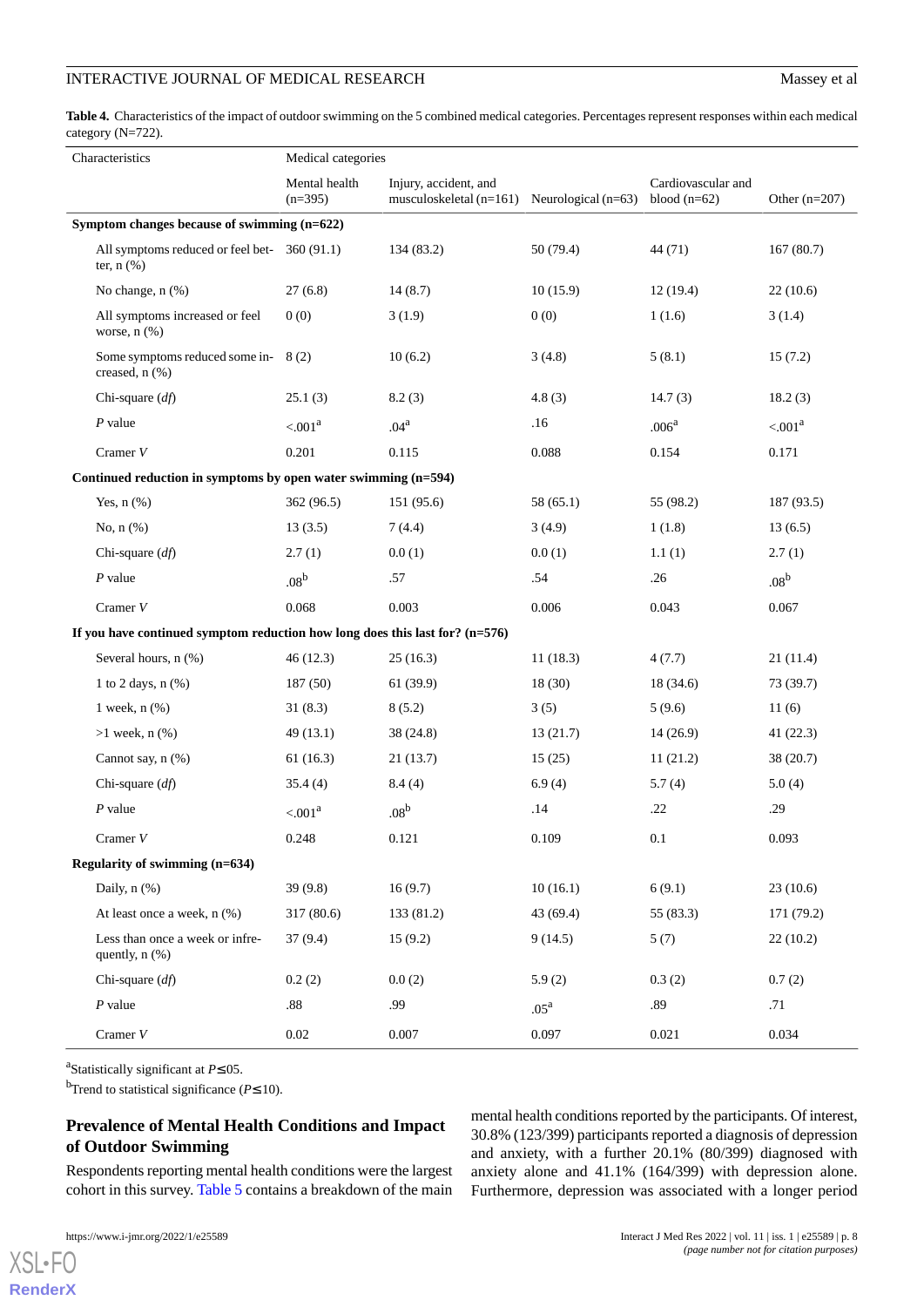since diagnosis ( $\chi^2$ <sub>4</sub>=11.7; *P*=.03). Despite a large numerical response in all conditions within the mental health category, no significant associations of the impact of outdoor swimming on symptoms of these conditions were found, except that a reduction in symptoms was associated with anxiety ( $\chi^2$ <sub>3</sub>=7.0; *P*=.03) and a trend for association with depression ( $\chi^2$ <sub>3</sub>=5.4;

*P*=.09). In addition, reports of a continued reduction in symptoms were associated with diagnoses of anxiety or depression (anxiety  $\chi^2$ <sub>1</sub>=4.2, *P*=.04 and depression  $\chi^2$ <sub>1</sub>=5.7, *P*=.03). Therefore, 95% (251/264) of respondents with depression and 98.4% (188/191) of respondents with anxiety reported continued reductions in symptoms through regular outdoor swimming.

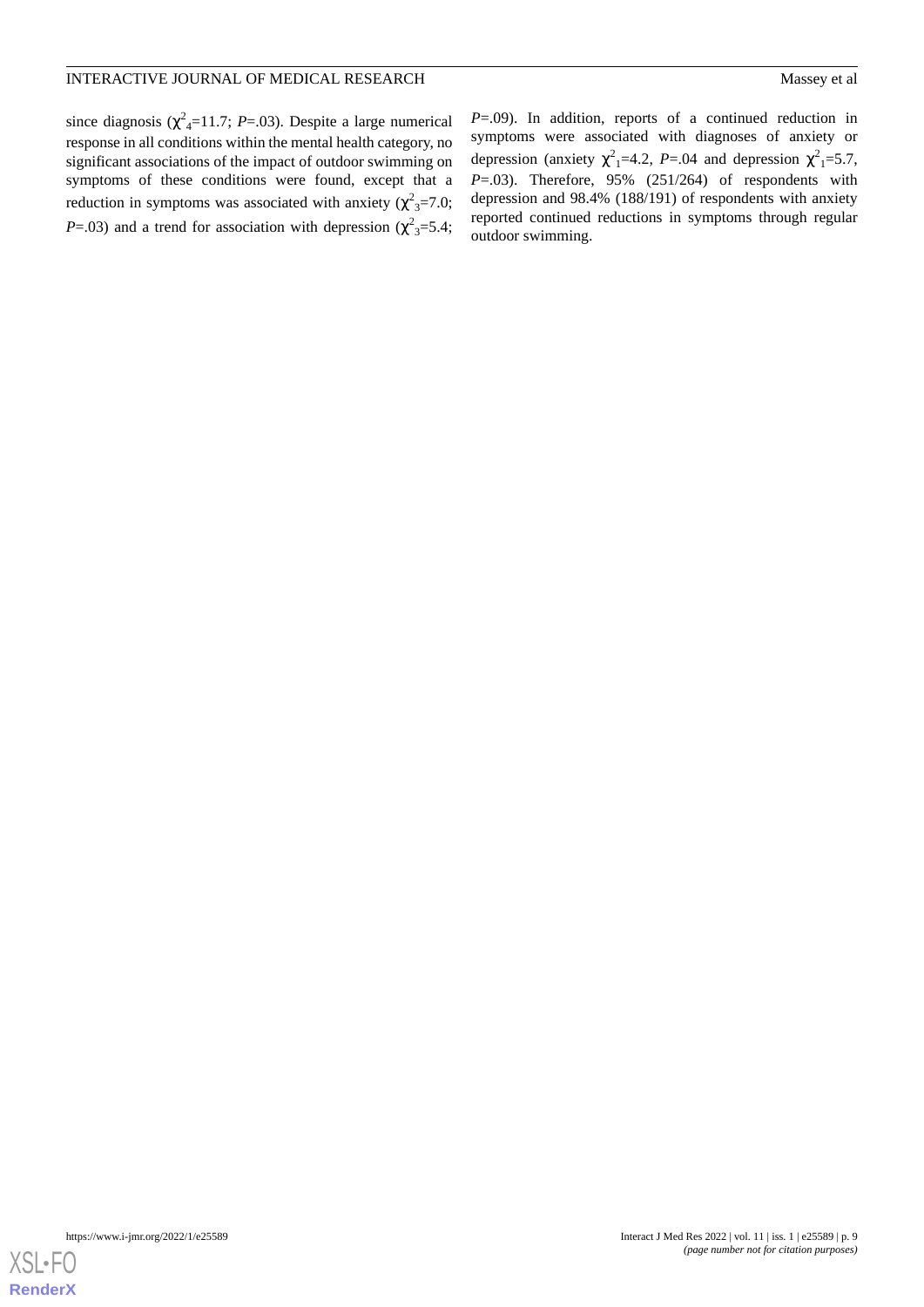### INTERACTIVE JOURNAL OF MEDICAL RESEARCH Massey et al

<span id="page-9-0"></span>**Table 5.** Cross tabulations between mental health conditions and outdoor swimming survey item responses. Percentages have been calculated across all mental health conditions and responses.

| Characteristics                                                          | Medical condition within the mental health category |                   |                                           |                  |                |  |
|--------------------------------------------------------------------------|-----------------------------------------------------|-------------------|-------------------------------------------|------------------|----------------|--|
|                                                                          | Depression<br>$(n=287)$                             | Anxiety $(n=203)$ | Posttraumatic stress<br>disorder $(n=25)$ | Bipolar $(n=11)$ | Other $(n=40)$ |  |
| <b>Gender (n=399)</b>                                                    |                                                     |                   |                                           |                  |                |  |
| Female, n (%)                                                            | 212 (53.2)                                          | 149 (37.4)        | 14(3.5)                                   | 9(2.3)           | 28(7)          |  |
| Male, n (%)                                                              | 53(13.3)                                            | 34(8.5)           | 9(2.3)                                    | 2(0.5)           | 9(2.3)         |  |
| None given, n (%)                                                        | 22(5.5)                                             | 20(5)             | 2(0.5)                                    | 0(0)             | 3(0.8)         |  |
| Chi-square $(df)$                                                        | 0.8(2)                                              | 3.7(2)            | 4.7(2)                                    | 1.0(2)           | 0.3(2)         |  |
| $P$ value                                                                | .68                                                 | .16               | .09 <sup>b</sup>                          | .70              | .92            |  |
| Cramer $V$                                                               | 0.045                                               | 0.097             | 0.109                                     | 0.051            | 0.027          |  |
| Symptom duration (n=399)                                                 |                                                     |                   |                                           |                  |                |  |
| $<$ 1 year, n $(\%)$                                                     | 3(0.8)                                              | 5(1.3)            | 0(0)                                      | 0(0)             | 2(0.5)         |  |
| 1 to 4.9 years, $n$ (%)                                                  | 44(11)                                              | 32(8)             | 3(0.8)                                    | 0(0)             | 10(2.5)        |  |
| 5 to 9.9 years, n (%)                                                    | 18(4.5)                                             | 21(5.3)           | 1(0.3)                                    | 1(0.3)           | 1(0.3)         |  |
| $\geq$ 10 years, n (%)                                                   | 197(49.4)                                           | 135(33.5)         | 20(5)                                     | 9(2.3)           | 24(6)          |  |
| Not sure, $n$ $%$ )                                                      | 24(6)                                               | 10(2.5)           | 1(0.3)                                    | 1(0.3)           | 3(0.8)         |  |
| Chi-square $(df)$                                                        | 11.7(4)                                             | 9.2(4)            | 2.8(4)                                    | 2.5(4)           | 6.7(4)         |  |
| $P$ value                                                                | .03 <sup>a</sup>                                    | .08 <sup>b</sup>  | .63                                       | .66              | .24            |  |
| Cramer $V$                                                               | 0.171                                               | 0.152             | 0.084                                     | 0.08             | 0.129          |  |
| Impact of swimming on condition (n=397)                                  |                                                     |                   |                                           |                  |                |  |
| Yes, $n$ $(\%)$                                                          | 284 (71.4)                                          | 201 (50.8)        | 25(6.3)                                   | 11(2.8)          | 39(9.8)        |  |
| No, $n$ $(\%)$                                                           | 2(0.5)                                              | 1(0.3)            | 0(0)                                      | 0(0)             | 0(0)           |  |
| Chi-square $(df)$                                                        | 0.8(1)                                              | <0.1(1)           | 0.1(1)                                    | <0.1(1)          | 0.2(1)         |  |
| $P$ value                                                                | .59                                                 | .74               | $.88\,$                                   | .95              | .81            |  |
| Cramer $V$                                                               | 0.044                                               | 0.001             | 0.018                                     | 0.012            | 0.024          |  |
| Symptom changes because of swimming (n=395)                              |                                                     |                   |                                           |                  |                |  |
| All symptoms reduced or feel better, n (%) 255 (64.6)                    |                                                     | 188 (47.7)        | 24(6.1)                                   | 11(2.8)          | 36(9.1)        |  |
| No change, $n$ $(\%)$                                                    | 24(6.1)                                             | 7(1.8)            | 0(0)                                      | 0(0)             | 3(0.8)         |  |
| All symptoms increased or feel worse, n<br>(% )                          | 0(0)                                                | 0(0)              | 0(0)                                      | 0(0)             | 0(0)           |  |
| Some symptoms reduced some increased,<br>$n$ (%)                         | 5(1.3)                                              | 4(1)              | 1(0.3)                                    | 0(0)             | 0(0)           |  |
| Chi-square $(df)$                                                        | 5.4(3)                                              | 7.0(3)            | 2.4(3)                                    | 1.1(3)           | 0.1(3)         |  |
| $P$ value                                                                | .08 <sup>b</sup>                                    | $.03^{a}$         | .31                                       | .70              | .75            |  |
| Cramer V                                                                 | 0.106                                               | 0.134             | 0.078                                     | 0.053            | 0.049          |  |
| Continued reduction in symptoms by regular open water swimming $(n=391)$ |                                                     |                   |                                           |                  |                |  |
| Yes, $n$ $(\%)$                                                          | 251 (69.3)                                          | 188(50.3)         | 24(6.4)                                   | 9(2.4)           | 38(10.2)       |  |
| No, n (%)                                                                | 13(3.5)                                             | 3(0.8)            | 0(0)                                      | 0(0)             | 0(0)           |  |
| Chi-square $(df)$                                                        | 5.6(1)                                              | 4.2(1)            | 0.9(1)                                    | 0.3(1)           | 1.5(1)         |  |
| $P$ value                                                                | .03 <sup>a</sup>                                    | .04 <sup>a</sup>  | .42                                       | .72              | .24            |  |
| Cramer $V$                                                               | 0.123                                               | 0.106             | 0.05                                      | 0.03             | 0.064          |  |
| If you continued swimming, how long were symptoms reduced? $(n=373)$     |                                                     |                   |                                           |                  |                |  |
| Hours, $n$ $%$                                                           | 127 (34)                                            | 76 (20.4)         | 9(2.4)                                    | 1(1)             | 11(2.9)        |  |

[XSL](http://www.w3.org/Style/XSL)•FO **[RenderX](http://www.renderx.com/)**

https://www.i-jmr.org/2022/1/e25589 Interact J Med Res 2022 | vol. 11 | iss. 1 | e25589 | p. 10 *(page number not for citation purposes)*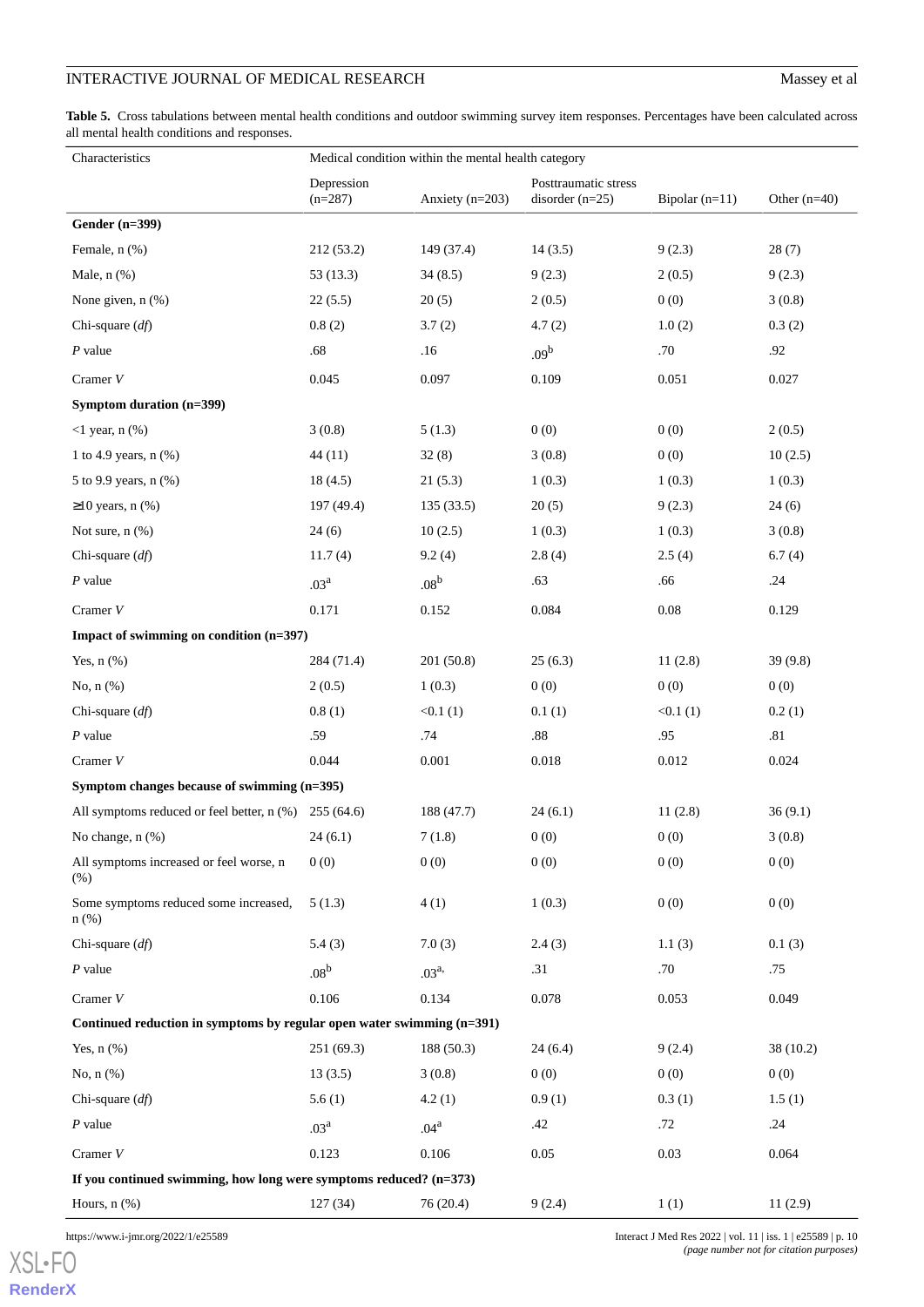| Characteristics         | Medical condition within the mental health category |                   |                                           |                  |                  |
|-------------------------|-----------------------------------------------------|-------------------|-------------------------------------------|------------------|------------------|
|                         | Depression<br>$(n=287)$                             | Anxiety $(n=203)$ | Posttraumatic stress<br>disorder $(n=25)$ | Bipolar $(n=11)$ | Other $(n=40)$   |
| 1 to 2 days, $n$ $(\%)$ | 73 (19.5)                                           | 60(16.1)          | 9(2.4)                                    | 2(0.5)           | 12(3.2)          |
| 1 week, $n$ $(\%)$      | 18(4.8)                                             | 18(4.8)           | 2(0.5)                                    | 2(0.5)           | 4(1.1)           |
| $>1$ week, n $(\% )$    | 10(2.7)                                             | 9(2.4)            | 0(0)                                      | 0(0)             | 1(0.3)           |
| Cannot say, $n$ $(\%)$  | 42(11.2)                                            | 27(7.2)           | 5(1.3)                                    | 3(0.8)           | 10(2.7)          |
| Chi-square $(df)$       | 5.7(4)                                              | 9.6(4)            | 2.2(4)                                    | 2.9(4)           | 5.5(4)           |
| $P$ value               | .22                                                 | $.04^{a}$         | .70                                       | .51              | $.23\phantom{0}$ |
| Cramer $V$              | 0.123                                               | 0.161             | 0.078                                     | 0.089            | 0.121            |

a Statistically significant at *P*≤.05.

<sup>b</sup>Trend to statistical significance, *P*≤.10.

### *Discussion*

#### **Principal Findings**

The main findings suggest that physical activity in the form of outdoor swimming affects health and is associated with perceived improvements in some medical categories (mental health, musculoskeletal and injury, and *other*) but not all. The level of evidence at present remains anecdotal [[11\]](#page-12-10). However, by performing the survey, it is clear which categories of medical conditions may have perceived benefits from outdoor swimming. Consequently, these data can be used to focus future research efforts in the conditions where anecdotal support was apparent to establish causality and, if so, potential mechanisms for symptom reduction.

Just over half (399/722, 55.3%) of the survey respondents reported a diagnosed mental health condition. This proportion is higher in comparison with the general population (before the COVID-19 lockdown, 9.7% and after the COVID-19 lockdown, 19.7% [[19\]](#page-13-4)), and it is unknown whether this is representative of the population of outdoor swimmers. The use of a single category to describe mental health conditions is limiting. Further subcategorization was possible in this study, with associations between a perceived reduction in symptoms in respondents' reporting of anxiety and depression. In contrast, there is insufficient evidence to suggest a reduction in symptoms of other mental health conditions, which may be because of the smaller number of respondents with these conditions in the present survey. Case report evidence exists of outdoor swimming as a nonmedicalized activity, supporting recovery from depression and anxiety [\[9](#page-12-8)]. It is also unclear whether outdoor swimming would result in symptom reduction in all forms of depression or the potential mechanisms at play [\[20](#page-13-5)]. In addition, it may also be that symptoms are not changed by the act of outdoor swimming, but the participants' perceptions of their symptoms or feelings of well-being are temporarily changed. However, it is important to separate well-being from mental health rather than them occupying the same continuum [[21\]](#page-13-6). Therefore, it may be that outdoor swimming does not reduce their symptoms, but they do have a sense of greater well-being. Consequently, this study and qualitative aspects of the survey data that are yet to be published (McEwan, personal

 $XSI - F($ **[RenderX](http://www.renderx.com/)** communication) provide a focus to build research designs that can establish causality and potentially the mechanisms involved.

The benefits of physical activity are well-documented and include a reduced risk of developing both physical and mental health problems and can support the treatment of pre-existing health conditions [[22,](#page-13-7)[23\]](#page-13-8). It is also acknowledged that exercise close to coastal areas or *blue spaces* may affect well-being [\[24](#page-13-9)] and mood [[25\]](#page-13-10). Similar to terrestrial activity, swimming appears to positively affect markers of ill health [\[26](#page-13-11)], and swimming also offers the opportunity for reduced load bearing on muscles and joints [\[27](#page-13-12)]. This may support an explanation for the perception of reduced symptoms or pain in those with musculoskeletal conditions such as arthritis and back pain who do not feel able to be active on land [\[28](#page-13-13)]. Greater movement and pain reduction were also reported during immersion in cold water [\[29](#page-13-14)]. Therefore, for participants with musculoskeletal problems, outdoor swimming may allow greater movement, activity level, and respite from pain than is possible on land; however, further research is needed to confirm this hypothesis.

Outdoor swimming, for many of the survey respondents has become a lifestyle choice, opting to be frequently physically active (at least once a week) in outdoor water environments. Overall, there was no association between the frequency of swims, swim attire, or swim duration and the impact or reports of symptom reduction. However, there was a trend for association between having an impact and swimming all year round in the *other* category. In addition, the duration of swimming was associated with the water temperature, weather, and sea state. Longer duration swims take place in warmer, calmer water, and shorter swims take place in cooler, rougher water. Therefore, the dose of outdoor swimming cannot be easily prescribed and will depend on the individuals' physiological responses to immersion in cold water, the location, sea state or moving water, and weather conditions. Cold water swimming is not a risk-free activity; individuals with underlying cardiac and cardiovascular conditions may be at elevated risk of adverse cardiac events upon initial immersion in cold water, and those who are unable to keep their airway clear of the water are at risk of drowning because of the cold shock response [[30\]](#page-13-15). Therefore, consultation with a general practitioner is recommended for those wanting to try outdoor swimming and have an underlying medical condition. It is also recommended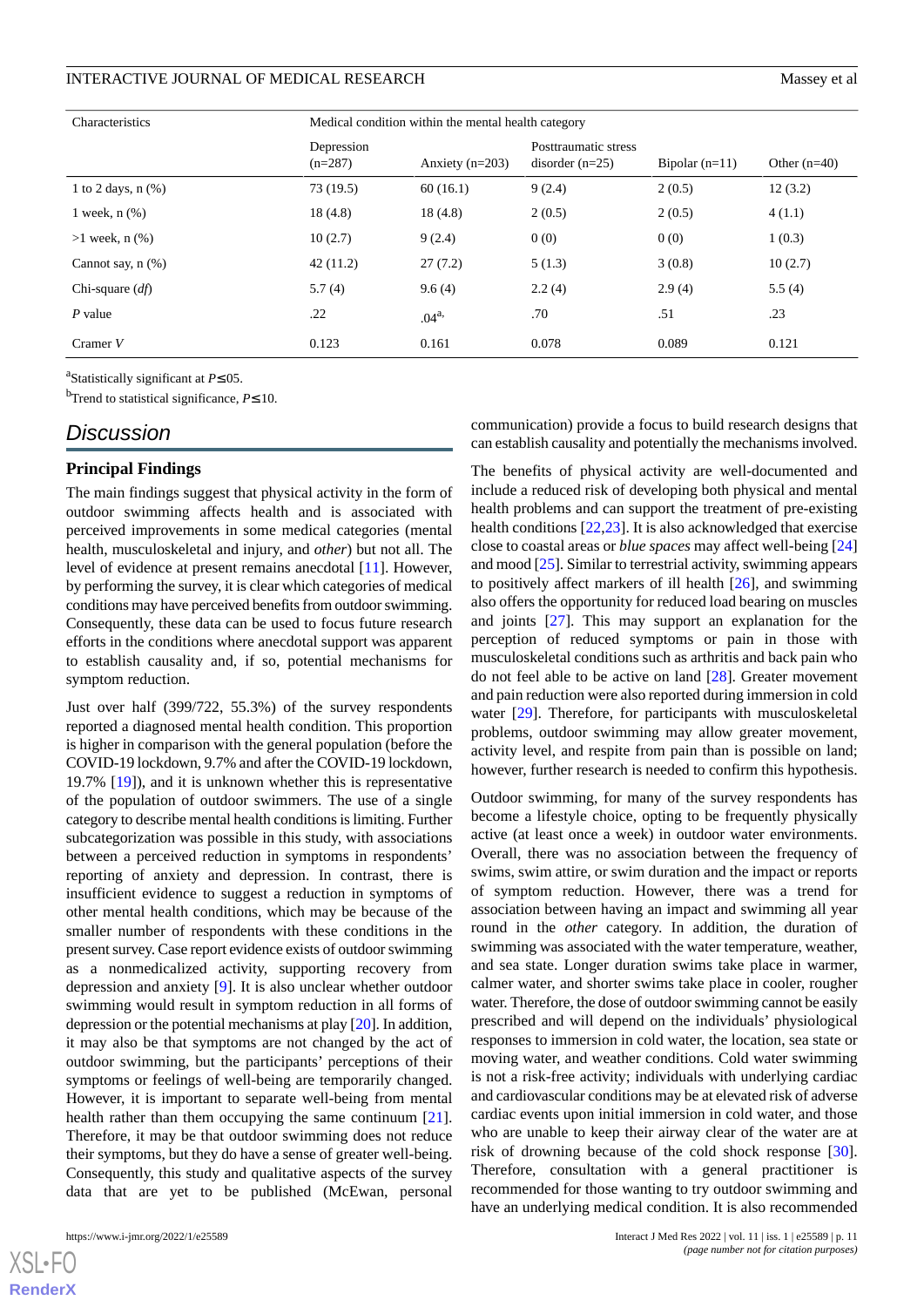that those new to outdoor swimming join a group or swim with a trained open water swimming coach with good local knowledge of the environment and are able to convey the knowledge and skills required to swim safely outdoors.

In this survey, respondents provided information on their motives for starting to swim outdoors. These motives ranged from training for an event to looking for a change from a swimming pool, with some individuals not being sure why they started. Some people clearly stated that it was to improve the elements of their mental health. As seen in other research studies [[12\]](#page-12-11), there are several reasons why people begin to and maintain swimming outdoors. Although we may better understand some of these motives, we still do not know whether swimming outdoors has medical utility. Before any recommendations can be made as to the health effects of swimming outdoors, the evidence must clearly demonstrate both association and causation with swimming outdoors and improved health [[31\]](#page-13-16). This research forms part of the development process and our continuing research efforts to better understand and demonstrate evidence of the health impact of outdoor swimming.

#### **Limitations**

It is acknowledged that the survey was conducted on people currently swimming in open water, and therefore, those who are likely to have a very positive viewpoint about the activity. Although the views expressed in this paper and in the sister paper have been commonly heard by the authors, it is not clear if this is representative of all outdoor swimmers or those who do not continue to swim outdoors. However, the research was conducted as an internet-based open survey; therefore, no coercion took place for swimmers to participate or give particular answers. In addition, duplicate submissions were removed to prevent the overrepresentation of one person's viewpoint. Furthermore, there may be participants who feel compelled to support outdoor swimming for health improvement. However, most swimmers did not start outdoor swimming to find a means of improving health, but many self-reported health improvements as a consequence of their swimming.

The survey grouped medical conditions into categories, which has limitations in terms of specificity to individual conditions. However, the vast range of potential disease conditions made this the most practical step to take. There were generally a small number of conditions that were more common; for example, in the mental health category, diagnoses of depression and anxiety were common and have been interrogated more deeply than other categories. Similarly, migraine was the most frequent condition in the neurological category. In medical categories with small numbers, this should not rule out any impact that the activity may have on their symptoms, and the number of participants with these conditions was too small to provide a statistical association. The survey as an initial investigation is adequate to gather together anecdotal self-reports; however, further, more in-depth investigation is required. Potential avenues for progressing the research include corroborating patient-reported outcomes with independent medical judgment and inclusion of condition-specific surveys to assess the patient-reported outcomes in a more sensitive, specific, and

systematic manner. However, this approach now seems more feasible and can be better targeted, given the information in this paper.

The type of medical condition may limit some of the given responses; for instance, migraine attacks are sporadic and not easy for people to determine how severe or long an attack would last or even if swimming in cold water caused a reduction in symptoms. However, the participants may still have future migraines; therefore, outdoor swimming has not *cured* the condition. Therefore, although they may report some acute symptom reduction, it is unclear how frequently they might or will have these attacks, and without detailed logs of attacks and severity scoring, it can be challenging to establish whether the intervention, in this case, outdoor swimming, is affecting their symptoms.

#### **Opportunities for Further Study**

It is well-established that people's perceptions of their illness are crucial to health care providers to evaluate and support the patient's empowerment and self-care ability. An individual's perception of factors related to their illness or symptoms influences their coping behavior [\[32\]](#page-13-17), trust in themselves, beliefs that they can manage their illness and prevent it from becoming worse [\[33](#page-13-18)]. Therefore, an individual's experience in noticing and interpreting their experience of bodily changes during self-care activities such as engaging in outdoor swimming is important information for health care providers about the efficiency of such activities in promoting self-care. Furthermore, a person's perception of improvement in health has a positive effect [[34\]](#page-13-19). This relationship is conceptualized in the Common Sense Model of Illness Perception, which proposes that the positive beliefs that a person holds regarding their illness directly lead to better mental well-being and the development of active coping strategies [\[35](#page-13-20)]. However, validation of perceived improvements in health would need clinical interventions that would provide invaluable information about alternative methods for treating many physical and mental health conditions. Therefore, further research is needed to establish whether swimmers'perceptions of improved health translate into outdoor swimming being effective in reducing symptoms of poor mental and physical health. Potential research should look to establish the clinical and cost-effectiveness of outdoor swimming as a treatment intervention. In addition, it would also need to fall in line with current policies such as the National Health Service Long-Term Plan [[36](#page-13-21)], Mental Health Implementation Plan [\[37](#page-13-22)], the Community Mental Health Framework for Adults and Older Adults [[38\]](#page-13-23), and the Garside report [\[39](#page-13-24)]. These policies recommend the need for personalized care and patient choice and provide a framework for delivery. In particular, the Garside report [[39\]](#page-13-24) describes the limited evidence base for nature-based activities. So far, the main focus has been on land-based activities, with few water-based interventions. Therefore, further studies to establish the impact on mental and physical health conditions could use clinical trial methodologies. For instance, these may include randomized control trials with mixed method approaches to establish whether the outdoor swimming intervention is acceptable and has a therapeutic effect. If a therapeutic effect is found, for whom does it have an effect (in terms of a medical condition, patient age, and socioeconomic

 $XS$ -FO **[RenderX](http://www.renderx.com/)**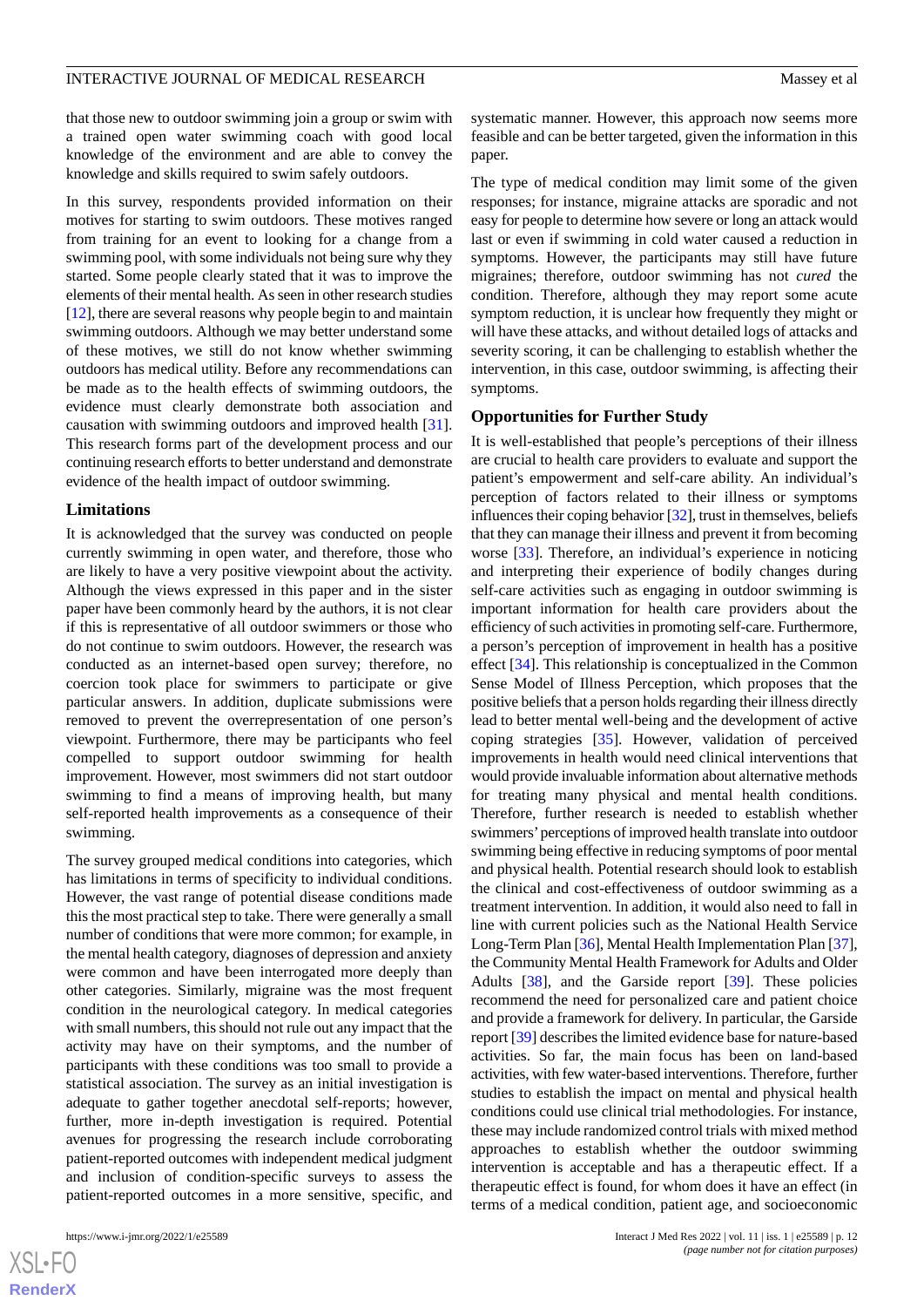status), and how does that effect occur (through psychological, sociological, or physiological mechanisms, or more likely a combination of all 3)? Further avenues for research into the perception of impact on health conditions may be considered, such as *why participants perceive improvements*. Such research may include the use of innovative qualitative study methods; one such method was explored with great effect by Denton and Aranda [[12\]](#page-12-11).

### **Conclusions**

In conclusion, physical activity in the form of outdoor swimming was perceived to have a positive impact on health and is

associated with perceived improvements in some medical conditions, namely mental health, musculoskeletal, and cardiovascular conditions. For many, not just those reporting a reduction in symptoms of a medical condition, outdoor swimming has become a lifestyle choice to be physically active in cold water. Although this study cannot provide causal relationships, unpick the reason for symptom reduction, or provide mechanistic insight, it does provide a starting point for more targeted research into individual conditions or categories of conditions in those who choose or would like to start outdoor swimming.

#### **Acknowledgments**

The authors wish to thank the study participants for their support in completing the survey and those who shared social media advertisements.

#### **Authors' Contributions**

HM, CMH, and HD conceived and designed the study; HM, collated the data; HM, LS, PG, CMH, and AY analyzed the data; and HM, HD, and KM drafted the manuscript. All authors contributed to the interpretation of the data and critically revised the manuscript.

The data that support the findings of this study are available from the corresponding author upon request.

#### **Conflicts of Interest**

<span id="page-12-1"></span><span id="page-12-0"></span>None declared.

#### **References**

- <span id="page-12-2"></span>1. Active lives. Sport England. 2018. URL:<https://www.sportengland.org/research/active-lives-survey/> [accessed 2021-12-07]
- <span id="page-12-3"></span>2. Nuckton TJ, Claman DM, Goldreich D, Wendt FC, Nuckton JG. Hypothermia and afterdrop following open water swimming: the Alcatraz/San Francisco Swim Study. Am J Emerg Med 2000 Oct;18(6):703-707. [doi: [10.1053/ajem.2000.16313\]](http://dx.doi.org/10.1053/ajem.2000.16313) [Medline: [11043627](http://www.ncbi.nlm.nih.gov/entrez/query.fcgi?cmd=Retrieve&db=PubMed&list_uids=11043627&dopt=Abstract)]
- <span id="page-12-4"></span>3. Berger BG, Owen DR. Mood alteration with swimming--swimmers really do "feel better". Psychosom Med 1983 Oct;45(5):425-433. [doi: [10.1097/00006842-198310000-00006\]](http://dx.doi.org/10.1097/00006842-198310000-00006) [Medline: [6635105\]](http://www.ncbi.nlm.nih.gov/entrez/query.fcgi?cmd=Retrieve&db=PubMed&list_uids=6635105&dopt=Abstract)
- <span id="page-12-5"></span>4. Foley R. Swimming in Ireland: immersions in therapeutic blue space. Health Place 2015 Sep;35:218-225. [doi: [10.1016/j.healthplace.2014.09.015](http://dx.doi.org/10.1016/j.healthplace.2014.09.015)] [Medline: [25456012\]](http://www.ncbi.nlm.nih.gov/entrez/query.fcgi?cmd=Retrieve&db=PubMed&list_uids=25456012&dopt=Abstract)
- <span id="page-12-6"></span>5. Throsby K. 'If I go in like a Cranky Sea Lion, I Come out like a Smiling Dolphin': marathon swimming and the unexpected pleasures of being a body in water. Feminist Rev 2013 Mar 01;103(1):5-22. [doi: [10.1057/fr.2012.23\]](http://dx.doi.org/10.1057/fr.2012.23)
- <span id="page-12-7"></span>6. Pike EC. Aquatic antiques: swimming off this mortal coil? Int Rev Sociol Sport 2011 Mar 11;47(4):492-510. [doi: [10.1177/1012690211399222\]](http://dx.doi.org/10.1177/1012690211399222)
- <span id="page-12-8"></span>7. Pasanen TP, White MP, Wheeler BW, Garrett JK, Elliott LR. Neighbourhood blue space, health and wellbeing: the mediating role of different types of physical activity. Environ Int 2019 Oct;131:105016 [[FREE Full text](https://linkinghub.elsevier.com/retrieve/pii/S0160-4120(19)31230-9)] [doi: [10.1016/j.envint.2019.105016\]](http://dx.doi.org/10.1016/j.envint.2019.105016) [Medline: [31352260](http://www.ncbi.nlm.nih.gov/entrez/query.fcgi?cmd=Retrieve&db=PubMed&list_uids=31352260&dopt=Abstract)]
- <span id="page-12-9"></span>8. White M, Pahl S, Wheeler B, Fleming L, Depledge M. The 'Blue Gym': what can blue space do for you and what can you do for blue space? J Mar Biolog Assoc UK 2016 Jan 19;96(1):5-12. [doi: [10.1017/s0025315415002209\]](http://dx.doi.org/10.1017/s0025315415002209)
- <span id="page-12-10"></span>9. van Tulleken C, Tipton M, Massey H, Harper CM. Open water swimming as a treatment for major depressive disorder. BMJ Case Rep 2018 Aug 21 [\[FREE Full text\]](http://europepmc.org/abstract/MED/30131418) [doi: [10.1136/bcr-2018-225007](http://dx.doi.org/10.1136/bcr-2018-225007)] [Medline: [30131418\]](http://www.ncbi.nlm.nih.gov/entrez/query.fcgi?cmd=Retrieve&db=PubMed&list_uids=30131418&dopt=Abstract)
- <span id="page-12-11"></span>10. Costello L, McDermott M, Patel P, Dare J. 'A lot better than medicine' - Self-organised ocean swimming groups as facilitators for healthy ageing. Health Place 2019 Nov;60:102212 [\[FREE Full text](https://linkinghub.elsevier.com/retrieve/pii/S1353-8292(18)31163-8)] [doi: [10.1016/j.healthplace.2019.102212](http://dx.doi.org/10.1016/j.healthplace.2019.102212)] [Medline: [31610442](http://www.ncbi.nlm.nih.gov/entrez/query.fcgi?cmd=Retrieve&db=PubMed&list_uids=31610442&dopt=Abstract)]
- <span id="page-12-13"></span><span id="page-12-12"></span>11. Howick J, Chalmers I, Glasziou P, Greenhalgh T, Heneghan C, Liberati A, et al. Explanation of the 2011 Oxford Centre for Evidence-Based Medicine (OCEBM) levels of evidence. Centre for Evidence-Based Medicine, University of Oxford. 2011. URL: <https://www.cebm.ox.ac.uk/resources/levels-of-evidence/explanation-of-the-2011-ocebm-levels-of-evidence> [accessed 2021-12-07]
- 12. Denton H, Aranda K. The wellbeing benefits of sea swimming. Is it time to revisit the sea cure? Qual Res Sport Exerc Health 2019 Sep 02;12(5):647-663. [doi: [10.1080/2159676x.2019.1649714\]](http://dx.doi.org/10.1080/2159676x.2019.1649714)
- 13. Parr S. The Story of Swimming. Heaton Moor, Stockport, UK: Dewi Lewis Media Ltd; 2011:1-192.
- 14. Eysenbach G. Improving the quality of Web surveys: the Checklist for Reporting Results of Internet E-Surveys (CHERRIES). J Med Internet Res 2004 Dec 29;6(3):e34 [\[FREE Full text\]](http://www.jmir.org/2004/3/e34/) [doi: [10.2196/jmir.6.3.e34](http://dx.doi.org/10.2196/jmir.6.3.e34)] [Medline: [15471760](http://www.ncbi.nlm.nih.gov/entrez/query.fcgi?cmd=Retrieve&db=PubMed&list_uids=15471760&dopt=Abstract)]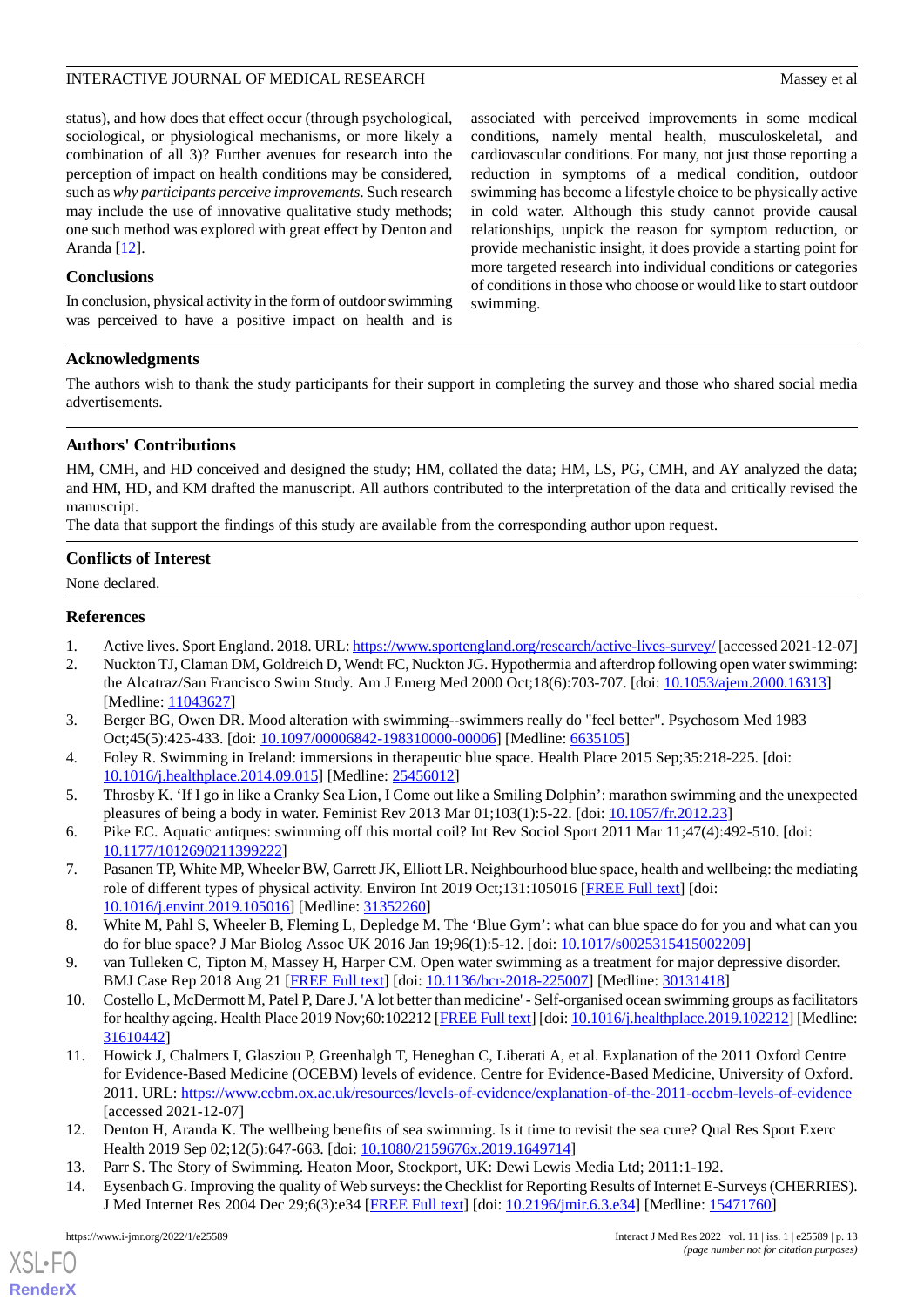- <span id="page-13-1"></span><span id="page-13-0"></span>15. Seale C. Researching Society and Culture (3rd ed). Thousand Oaks, CA: SAGE Publications Ltd; 2012:1-656.
- 16. Health Research Classification System. UK Clinical Research Collaboration. 2018. URL: [http://hrcsonline.net/wp-content/](http://hrcsonline.net/wp-content/uploads/2018/01/HRCS_Main_Handbook_v2_Feb2018.pdf) [uploads/2018/01/HRCS\\_Main\\_Handbook\\_v2\\_Feb2018.pdf](http://hrcsonline.net/wp-content/uploads/2018/01/HRCS_Main_Handbook_v2_Feb2018.pdf) [accessed 2021-12-07]
- <span id="page-13-3"></span><span id="page-13-2"></span>17. Adjei IA, Karim R. An application of bootstrapping in logistic regression model. OALib 2016;03(09):1-9. [doi: [10.4236/oalib.1103049\]](http://dx.doi.org/10.4236/oalib.1103049)
- <span id="page-13-4"></span>18. Cohen J. Statistical Power Analysis for the Behavioral Sciences, 2nd Ed. New York: Routledge; 1988.
- <span id="page-13-5"></span>19. Coronavirus and depression in adults, Great Britain: June 2020. Office for National Statistics. 2020. URL: [https://tinyurl.](https://www.ons.gov.uk/peoplepopulationandcommunity/wellbeing/articles/coronavirusanddepressioninadultsgreatbritain/june2020#symptoms-of-depression-before-and-during-the-coronavirus-pandemic) [com/ycx36hhz](https://www.ons.gov.uk/peoplepopulationandcommunity/wellbeing/articles/coronavirusanddepressioninadultsgreatbritain/june2020#symptoms-of-depression-before-and-during-the-coronavirus-pandemic) [accessed 2021-12-07]
- <span id="page-13-6"></span>20. Tipton M, Collier N, Massey H, Corbett J, Harper M. Cold water immersion: kill or cure? Exp Physiol 2017 Sep 21;102(11):1335. [doi: [10.1113/ep086283\]](http://dx.doi.org/10.1113/ep086283)
- <span id="page-13-7"></span>21. Atkinson S. Beyond components of wellbeing: the effects of relational and situated assemblage. Topoi (Dordr) 2013 May 17;32(2):137-144 [[FREE Full text](http://europepmc.org/abstract/MED/25821285)] [doi: [10.1007/s11245-013-9164-0\]](http://dx.doi.org/10.1007/s11245-013-9164-0) [Medline: [25821285](http://www.ncbi.nlm.nih.gov/entrez/query.fcgi?cmd=Retrieve&db=PubMed&list_uids=25821285&dopt=Abstract)]
- <span id="page-13-8"></span>22. Depression in adults: recognition and management. NICE Clinical guideline [CG90]. 2009. URL: [https://www.nice.org.uk/](https://www.nice.org.uk/guidance/cg90) [guidance/cg90](https://www.nice.org.uk/guidance/cg90) [accessed 2021-12-07]
- <span id="page-13-9"></span>23. Physical activity: walking and cycling. NICE Public health guideline [PH41]. 2012. URL: [https://www.nice.org.uk/guidance/](https://www.nice.org.uk/guidance/ph41) [ph41](https://www.nice.org.uk/guidance/ph41) [accessed 2021-12-07]
- <span id="page-13-10"></span>24. Shellock R. The wellbeing and human health benefits of exposure to the marine and coastal environment. Evidence statement 7. Department for Environment, Food and Rural Affairs. 2019. URL: [https://tinyurl.com/ycyu3db3](http://randd.defra.gov.uk/Default.aspx?Menu=Menu&Module=More&Location=None&ProjectID=20097&FromSearch=Y&Publisher=1&SearchText=SD1712&SortString=ProjectCode&SortOrder=Asc&Paging=10) [accessed 2021-12-07]
- <span id="page-13-11"></span>25. Massey H, Kandala N, Davis C, Harper M, Gorczynski P, Denton H. Mood and well - being of novice open water swimmers and controls during an introductory outdoor swimming programme: a feasibility study. Lifestyle Med 2020 Nov 10;1(2). [doi: [10.1002/lim2.12](http://dx.doi.org/10.1002/lim2.12)]
- <span id="page-13-12"></span>26. Lazar JM, Khanna N, Chesler R, Salciccioli L. Swimming and the heart. Int J Cardiol 2013 Sep 20;168(1):19-26. [doi: [10.1016/j.ijcard.2013.03.063](http://dx.doi.org/10.1016/j.ijcard.2013.03.063)] [Medline: [23602872](http://www.ncbi.nlm.nih.gov/entrez/query.fcgi?cmd=Retrieve&db=PubMed&list_uids=23602872&dopt=Abstract)]
- <span id="page-13-13"></span>27. Moffat F. The individual physical health benefits of swimming: a literature review. In: Cumming I, editor. The Health and Wellbeing Benefits of Swimming: A Collection of Seven Academic Reviews on the Health and Wellbeing Benefits of Swimming. Leicestershire: Swim England; 2017:1-156.
- <span id="page-13-15"></span><span id="page-13-14"></span>28. Hall J, Swinkels A, Briddon J, McCabe CS. Does aquatic exercise relieve pain in adults with neurologic or musculoskeletal disease? A systematic review and meta-analysis of randomized controlled trials. Arch Phys Med Rehabil 2008 May;89(5):873-883. [doi: [10.1016/j.apmr.2007.09.054\]](http://dx.doi.org/10.1016/j.apmr.2007.09.054) [Medline: [18452734\]](http://www.ncbi.nlm.nih.gov/entrez/query.fcgi?cmd=Retrieve&db=PubMed&list_uids=18452734&dopt=Abstract)
- <span id="page-13-16"></span>29. Mole TB, Mackeith P. Cold forced open-water swimming: a natural intervention to improve postoperative pain and mobilisation outcomes? BMJ Case Rep 2018 Feb 12 [\[FREE Full text\]](http://europepmc.org/abstract/MED/29440051) [doi: [10.1136/bcr-2017-222236\]](http://dx.doi.org/10.1136/bcr-2017-222236) [Medline: [29440051\]](http://www.ncbi.nlm.nih.gov/entrez/query.fcgi?cmd=Retrieve&db=PubMed&list_uids=29440051&dopt=Abstract)
- <span id="page-13-17"></span>30. Tipton M. The initial responses to cold-water immersion in man. Clin Sci (Lond) 1989 Dec;77(6):581-588. [doi: [10.1042/cs0770581](http://dx.doi.org/10.1042/cs0770581)] [Medline: [2691172\]](http://www.ncbi.nlm.nih.gov/entrez/query.fcgi?cmd=Retrieve&db=PubMed&list_uids=2691172&dopt=Abstract)
- <span id="page-13-18"></span>31. Sallis JF, Owen N, Fotheringham MJ. Behavioral epidemiology: a systematic framework to classify phases of research on health promotion and disease prevention. Ann Behav Med 2013 Jul 30;22(4):294-298. [doi: [10.1007/bf02895665\]](http://dx.doi.org/10.1007/bf02895665)
- <span id="page-13-19"></span>32. Leventhal H, Nerentz DR, Steele DR. Illness perception and coping with health threat. In: Handbook of Psychology and Health, Volume IV. Hillsdale, NJ: Erlbaum Associates; 1984:219-252.
- <span id="page-13-20"></span>33. Alsén P, Brink E, Persson L. Patients' illness perception four months after a myocardial infarction. J Clin Nurs 2008 Mar;17(5A):25-33. [doi: [10.1111/j.1365-2702.2007.02136.x\]](http://dx.doi.org/10.1111/j.1365-2702.2007.02136.x) [Medline: [18298753](http://www.ncbi.nlm.nih.gov/entrez/query.fcgi?cmd=Retrieve&db=PubMed&list_uids=18298753&dopt=Abstract)]
- <span id="page-13-21"></span>34. Hurt CS, Burn DJ, Hindle J, Samuel M, Wilson K, Brown RG. Thinking positively about chronic illness: an exploration of optimism, illness perceptions and well-being in patients with Parkinson's disease. Br J Health Psychol 2014 May 19;19(2):363-379. [doi: [10.1111/bjhp.12043](http://dx.doi.org/10.1111/bjhp.12043)] [Medline: [23510498\]](http://www.ncbi.nlm.nih.gov/entrez/query.fcgi?cmd=Retrieve&db=PubMed&list_uids=23510498&dopt=Abstract)
- <span id="page-13-23"></span><span id="page-13-22"></span>35. Leventhal H, Brissette I. The common-sense model of self-regulation of health and illness. In: Cameron L, Leventhal H, editors. The Self-Regulation of Health and Illness Behaviour. London, UK: Routledge; 2002:42-65.
- <span id="page-13-24"></span>36. The NHS Long Term Plan. NHS England. 2019. URL:<https://www.longtermplan.nhs.uk/publication/nhs-long-term-plan/> [accessed 2021-12-07]
- 37. NHS Mental Health Implementation Plan 2019/20 2023/24. NHS England. 2019. URL: [https://www.longtermplan.nhs.uk/](https://www.longtermplan.nhs.uk/wp-content/uploads/2019/07/nhs-mental-health-implementation-plan-2019-20-2023-24.pdf) [wp-content/uploads/2019/07/nhs-mental-health-implementation-plan-2019-20-2023-24.pdf](https://www.longtermplan.nhs.uk/wp-content/uploads/2019/07/nhs-mental-health-implementation-plan-2019-20-2023-24.pdf) [accessed 2021-12-07]
- 38. The community mental health framework for adults and older adults. The National Collaborating Centre for Mental Health. 2019. URL:<https://www.rcpsych.ac.uk/improving-care/nccmh/care-pathways/community-framework> [accessed 2021-12-07]
- 39. Garside R, Orr R, Short R, Lovell R, Husk K, McEachan R, et al. Therapeutic Nature: nature-based social prescribing for diagnosed mental health conditions in the UK. Final Report for DEFRA. 2020. URL: [https://beyondgreenspace.](https://beyondgreenspace.files.wordpress.com/2021/06/15138_therapeuticnature-finalreport-1.pdf) [files.wordpress.com/2021/06/15138\\_therapeuticnature-finalreport-1.pdf](https://beyondgreenspace.files.wordpress.com/2021/06/15138_therapeuticnature-finalreport-1.pdf) [accessed 2021-12-07]

### **Abbreviations**

**CHERRIES:** Checklist for Reporting Results of Internet E-Surveys